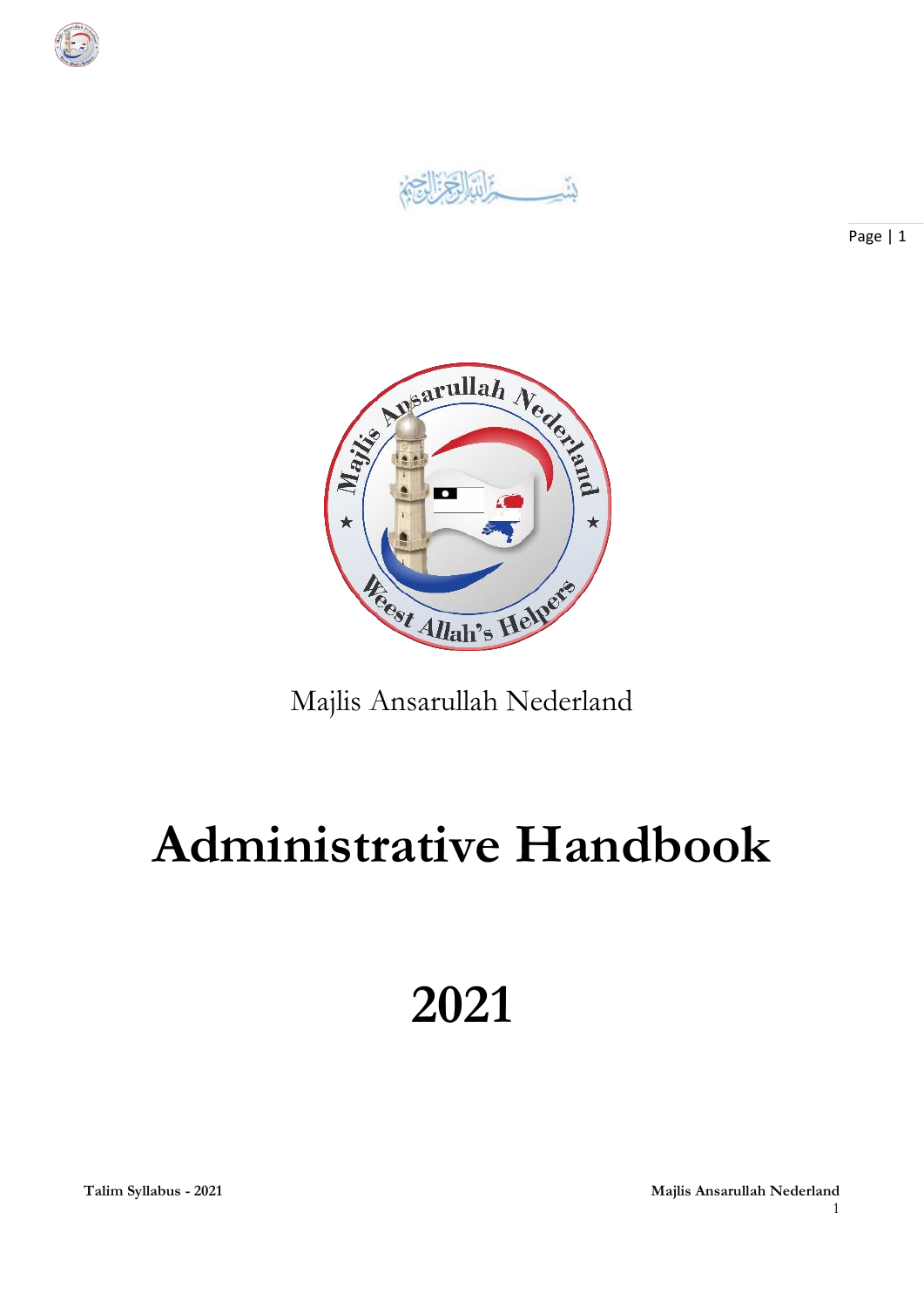# Table of Contents

| AIMS AND OBJECTIVES OF MAJLIS ANSARULLAH                    | 3                       |
|-------------------------------------------------------------|-------------------------|
| <b>ANSÄR PLEDGE</b>                                         | 4                       |
| <b>DEPARTMENTAL GOALS AND OBJECTIVES - 2021</b>             | 5                       |
| WE ARE THE HELPERS OF ALLAH                                 | 6                       |
| <b>ANNUAL CALENDAR</b>                                      | $\overline{\mathbf{z}}$ |
| <b>PLANS AND RESPONSIBILITIES</b>                           | 8                       |
| <b>RESPONSIBILITIES OF A NASIR</b>                          | 8                       |
| <b>RESPONSIBILITIES OF A QAID</b>                           | 9                       |
| RESPONSIBILITIES OF A REGIONAL NAZIM E ALA (NA'ZIM E A'ALA) | 10                      |
| <b>RESPONSIBILITIES OF A ZAIM</b>                           | 11                      |
| AMILA MEETING: RECOMMENDED AGENDA                           | 13                      |
| <b>GENERAL MEETING: RECOMMENDED AGENDA</b>                  | 13                      |
| <b>LOCAL MAJLIS E AMILA RESPONSIBILITIES</b>                | 14                      |
| 1: Naib Zaim Awwal & Naib Zaim Saf Dom                      | 14                      |
| 2: Umumi (General Secretary)                                | 15                      |
| 3: Tabligh                                                  | 16                      |
| 4: Maal / Finance                                           | 17                      |
| 5: Talim (Education)                                        | 20                      |
| 6: Talim-ul-Qur'an                                          | 21                      |
| 7: Tarbiyyat                                                | 23                      |
| 8: Tarbiyyat Nau Muba'i'in (Training of New Members)        | 24                      |
| 9: Tehrik e Jadid                                           | 26                      |
| 10: Waqf Jadid                                              | 28                      |
| 11: Ishaat - Publications                                   | 29                      |
| 12: Dhahanat wa Sehate Jismani (Health)                     | 30                      |
| 13: Ithar - Service to Humanity                             | 31                      |
| 14: Tajnid                                                  | 32                      |
| 15: Local Auditor                                           | 33                      |
| <b>OFFICE MATRIX AND COMMONLY USED TERMS</b>                | 35                      |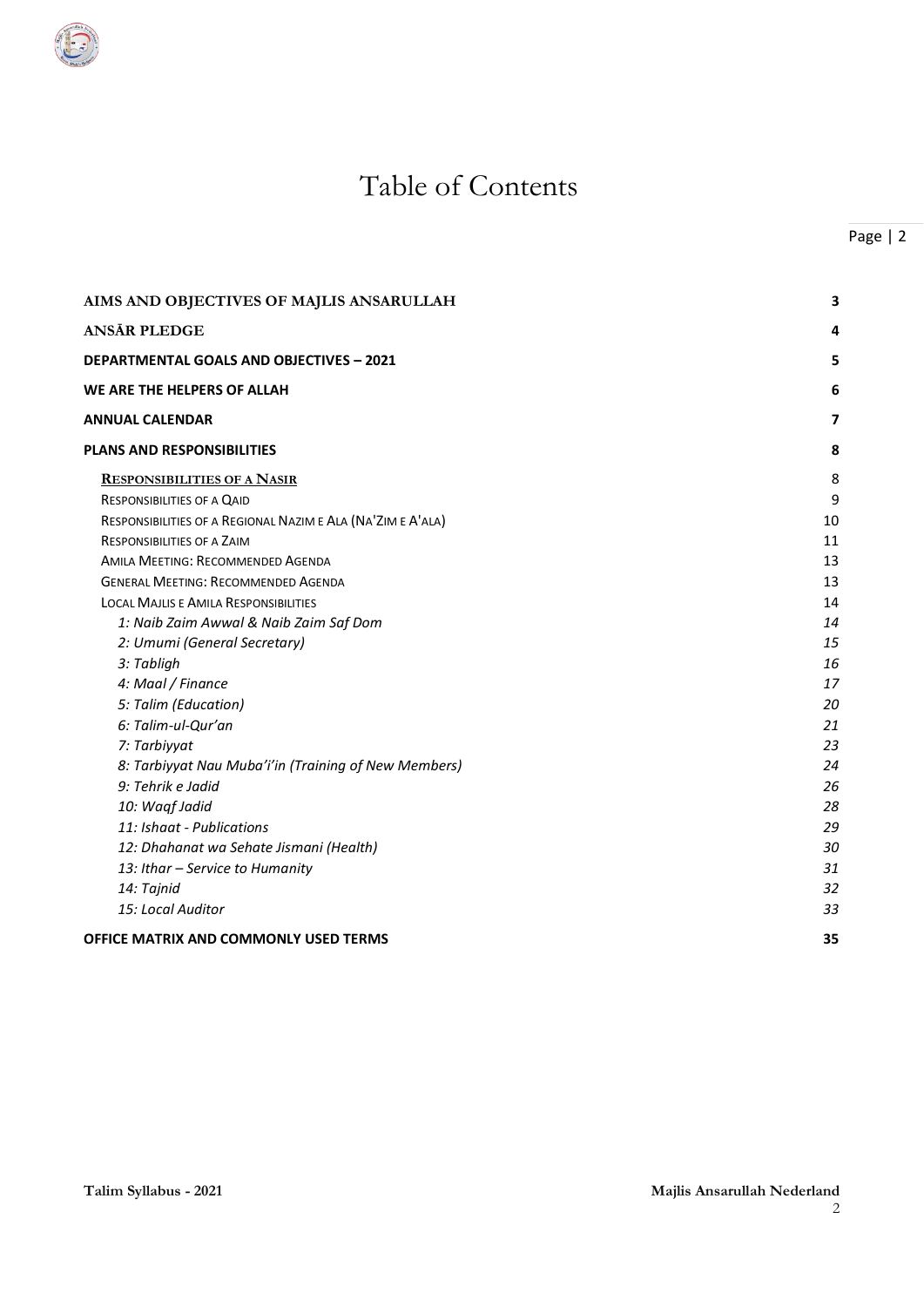# **Aims and Objectives of Majlis Ansarullah**

- 1. To establish an organization for all Ahmadi men over the age of forty.
- 2. To inculcate the following amongst its members:
	- a. The love of Allah.
	- b. The spirit to promote and propagate the teachings of Islam.
	- c. The enthusiasm to call to Islam and serve mankind.
	- d. The spiritual and moral training of children and youth.
	- e. The spirit of protecting the institution of Khilafat.
	- f. The spirit of placing collective interests above individual interests.
- 3. It shall purely be a religious organization with no political interest whatsoever.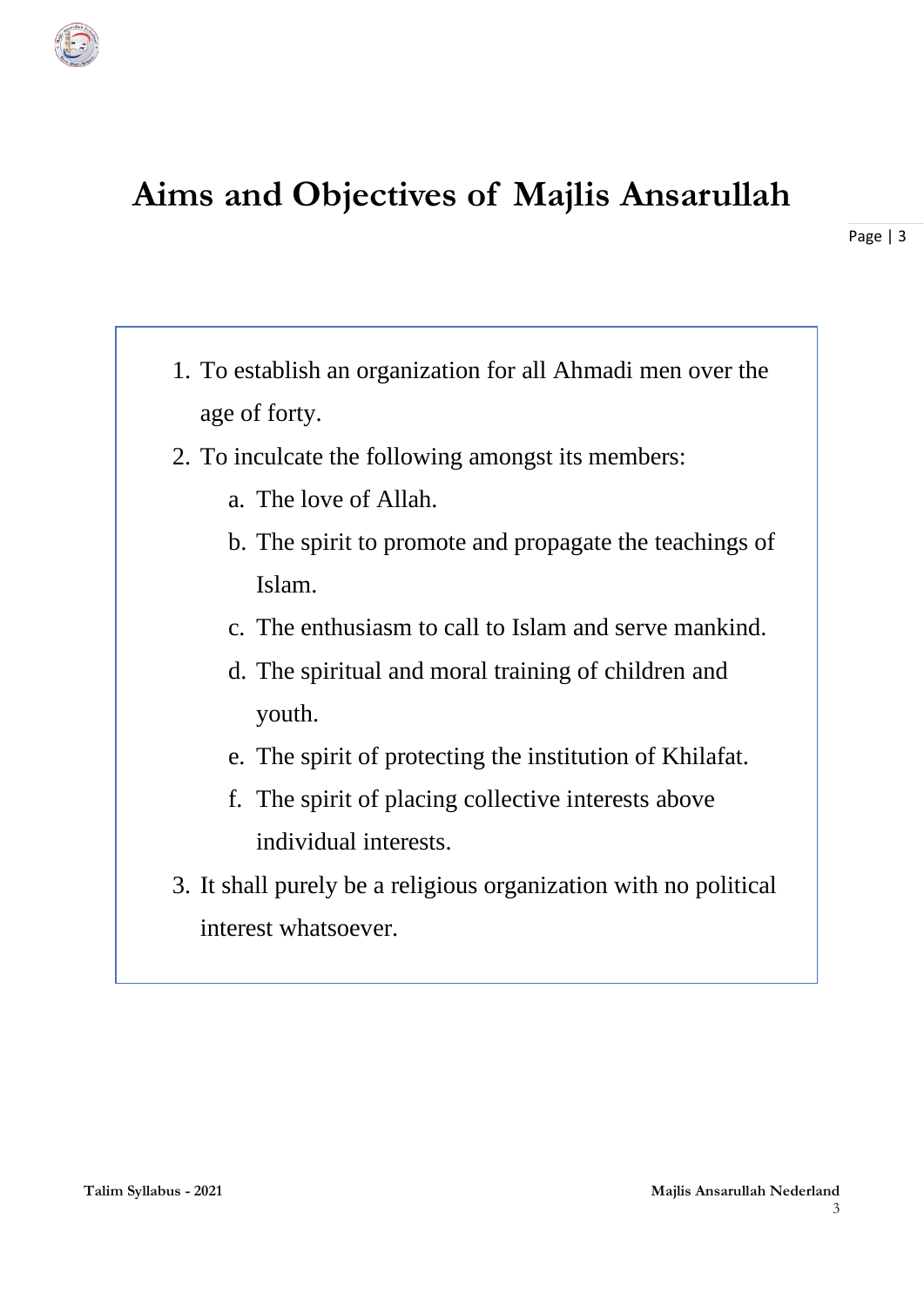

# **Ansār Pledge**



(Say this part once)

Ik getuig\* date er geen God is dan Allah**\*,** de Enige\*, Zonder enige deelgenoot**. \*** En ik getuig\* dat Muhammad saw \*, Zijn dienaar\* en Zijn boodschpper is*.*

Ik beloof plechtig *•* dat ik mij *•* tot het eind van mijn leven *•* zal inspannen voor de versterking *•* en de verspreiding *•* van de Islam Ahmadiyyat *•* en voor de handhaving *•* van de instelling van het Khilafat *Insha'Allah.*

Ik zal ook bereid zijn *•* mij voor deze zaak *•* de grootste opofferingen te getroosten. Bovendien *•* zal ik al mijn kinderen aansporen *•* trouw te blijven *•* aan het Ahmadiyya Khilafat. *• Insha'Allah*.

(Say this part once:)

میں اقرار کرتا ہوں کہ اسالم احمدیت کی مضبوطی اور اشاعت اور نظام خالفت کی حفاظت کے لئے انشا ءہللا آخر دم تک جدوجہد کرتا رہوں گا اور اس کے لئے بڑی سے بڑی قربانی پیش کرنے کے لئے ہمیشہ تیار رہوں گا۔ نیز اپنی اوالد کو بھی ہمیشہ خالفت سے وابستہ رہنے کی تلقین کرتا رہوں گا۔ انشاءہللا

• *"•" in the text indicates where person leading the pledge should pause to allow members to repeat the same portion.*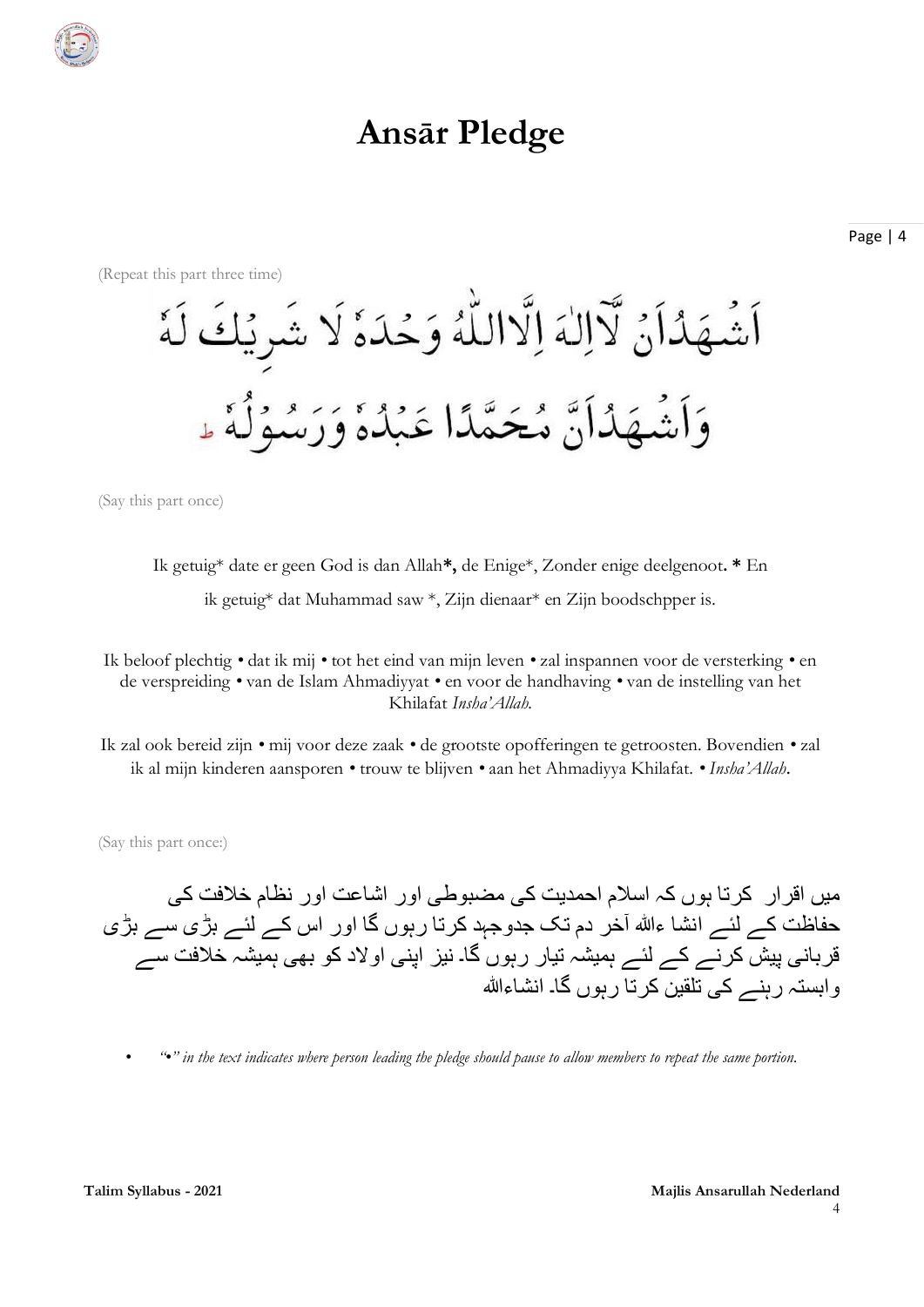

# **Departmental Goals and Objectives – 2021**

| <b>Qaid / Department</b>     | <b>Key Goals</b>                                                                                                                                                                                                                                                                                                                        |
|------------------------------|-----------------------------------------------------------------------------------------------------------------------------------------------------------------------------------------------------------------------------------------------------------------------------------------------------------------------------------------|
| Umumi                        | Increase Ansār attendance in general monthly meetings, ensure all meetings are held on<br>a regular basis. Implementation of Shura proposals last three years.                                                                                                                                                                          |
| Talim                        | 50% participation from all individual Majlis in Quarterly Knowledge Sessions. Publish<br>and distribute annual Syllabus and conduct knowledge sessions. Ensure membership<br>reads the prescribed books for the year.                                                                                                                   |
| Tarbiyyat                    | Encourage 50% of Ansar to join congregational prayers every week at home, Salat<br>Centre or Mosque. 100% regular in five daily prayers, and Friday Prayers. Ensure<br>accurate reporting for 100% of Tajnid. 75% of the Ansar recite the Holy Quran daily.<br>Implementation of Shura proposals last three years. (Provided by Qiadat) |
| Tarbiyyat, Nau Muba'in       | Encourage Nau Muba'in to attend events. To teach system of Jamaat and ensure Nau<br>Muba'in participate in the Nizam of Chanda,                                                                                                                                                                                                         |
| Ithar                        | Involve all Ansar in Ithar activities especially for the "Feeding Campaign" and "Packets<br>for Foodbanks".                                                                                                                                                                                                                             |
| Tabligh                      | Distribution of 100,000 leaflets, Organise Annual Peace Conference, Encourage Majalis<br>and Ansar to conduct Tabligh Sittings - 5 per Majlis per month individually.                                                                                                                                                                   |
| Dhahanat wa Sihat<br>Jismani | Motivate 75% of Ansar to adopt Regular Exercise and a Healthy Lifestyle. Host regular<br>Health Sessions in every Majlis.                                                                                                                                                                                                               |
| Mal                          | Increase number of Chanda paying members to 95% of Tajnid. Collect 100% of<br>contributions for current budget.                                                                                                                                                                                                                         |
| Talim ul Quran               | 75% of the Ansar recite the Holy Quran correctly. Organise monthly Taleem ul Quran<br>Classes. Organise Waqf e Aarzi trip to Spain.                                                                                                                                                                                                     |
| Waqf Jadid<br>Tehrik Jadid   | Increase Ansar participation to 90% in Tehrik e Jadid 75% of total budget of Jama'at<br>should be from Ansarullah (Instruction of Huzur Aqdas atba in 2010.                                                                                                                                                                             |
|                              | Same for Waqf e Jadid                                                                                                                                                                                                                                                                                                                   |
| Tajnid                       | Verify contact information of members and update changes in mailing address, phone,<br>email etc. of 100% of Tajnid. Ensure alignment with other departments and Zuama.<br>Adhere to GDPR guidelines.                                                                                                                                   |
| Isha'at                      | Publish bi-annual magazine. Monthly Newsletters. Oversee Website.                                                                                                                                                                                                                                                                       |
| Auditor                      | Audit the National Accounts. Ensure compliance at a local level.                                                                                                                                                                                                                                                                        |
| Regional Nazim e Ala         | Organise events and ensure Majalis act as per guidance from Markaz.                                                                                                                                                                                                                                                                     |
| <b>Moavin Sadr</b>           | Oversee projects as per instructions from Sadr Majlis.                                                                                                                                                                                                                                                                                  |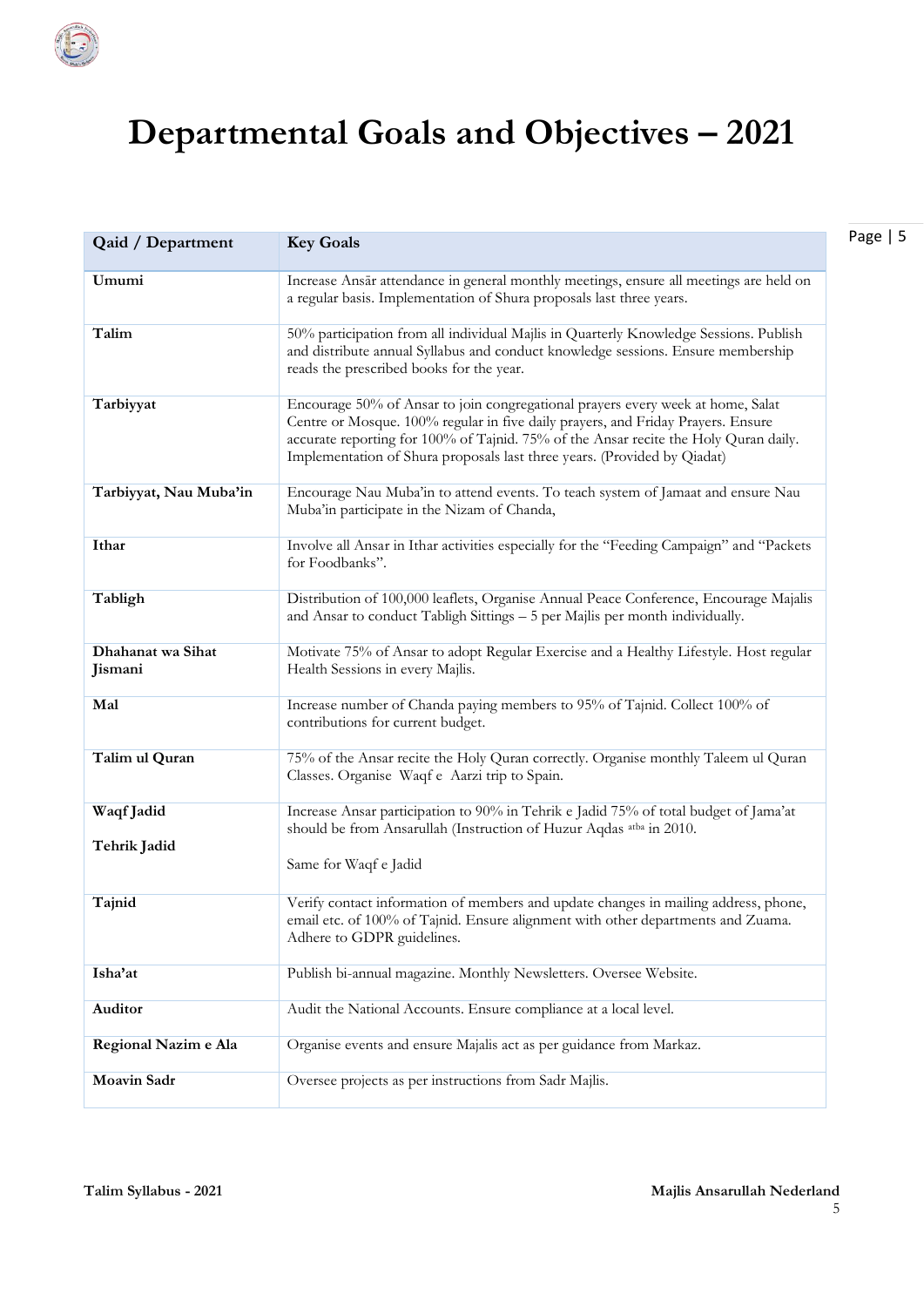

# **We are the Helpers of Allah**

#### **"VISION OF MAJLIS ANSARULLAH"**

Page | 6

Remember that your name is Ansarullah, that is, the helpers of God Almighty. It means that you have been associated with the name of God Almighty, and God Almighty is everlasting and immortal so you should also try to be a manifestation of immortality. May you become the true symbol of Ansarullah, meaning that may you always uphold the institution of Khilafat and ensure that this work continues in your future generations as well. This can be achieved in two ways. One way is that your children are properly trained and love of Khilafat is inculcated in them. That is why I established Majlis Aṭfalul-Ahmadiyya, and Majlis Khuddamul-Ahmadiyya was instituted for the same purpose. These Atfal and Khuddam are your own children.

If Aṭfalul-Aḥmadiyya are properly trained, then Khuddamul-Ahmadiyya will also be properly trained. And if Khuddamul-Ahmadiyya are properly trained, then the next generation of Ansarullah will also be superior. I have created a hierarchy. The first stage is Atfalul-Ahmadiyya, the second stage is Khuddamul-Ahmadiyya, the third stage is Ansarullah, and the fourth stage is God Almighty.

If you provide proper guidance to your children as well as supplicate to God Almighty, then all these stages will be accomplished. If your Aṭfal and Khuddam are properly guided as well as you supplicate to God Almighty and establish relationship with Him, then there is no other place for you except heaven. And whomever is raised to heaven, he is safe in every respect. If the world tries to attack, it can only attack up to a hundred or two hundred feet at the most but cannot reach to the heaven.

Therefore, if you reform yourselves and supplicate to God Almighty, then you will establish a relationship with Him. And if you become true Ansarullah and establish a relationship with God Almighty then the Khilafat will remain among you forever, and it will last even longer than the Khilafat of Christianity.

**Hadhrat Khalifatul Masih II** (may Allah be pleased with him)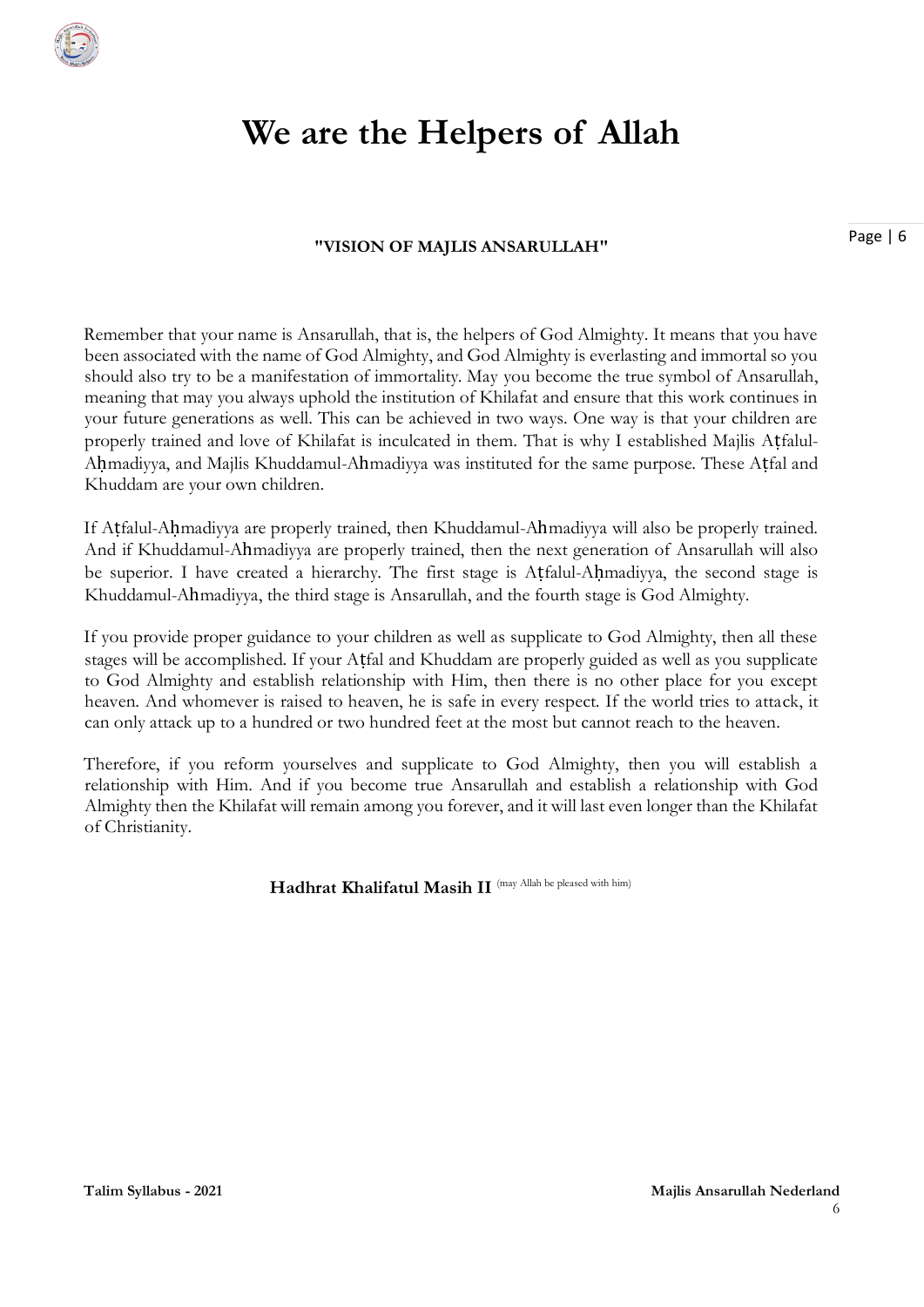

# **Annual Calendar**

|                                                                                                                                                                           |                                                                                                                                       |                                                                                                  |                                                                                                             |                |                                                                                                     |                                                                                                                                                                                                                        |                         |                                                                                                                                                      |                         |                |                                                                                     |                                                                                                                                                                                                                                                              |                |                | Majlis Ansarullah Nederland - Evenementen 2021                                                       |                |                |                                                                                                                                         |                                                                                                                                                                       |                                                                          |    |                                                                                                                                                                                                                                     |                | www.ansarullah.nl |                         |                |                 |
|---------------------------------------------------------------------------------------------------------------------------------------------------------------------------|---------------------------------------------------------------------------------------------------------------------------------------|--------------------------------------------------------------------------------------------------|-------------------------------------------------------------------------------------------------------------|----------------|-----------------------------------------------------------------------------------------------------|------------------------------------------------------------------------------------------------------------------------------------------------------------------------------------------------------------------------|-------------------------|------------------------------------------------------------------------------------------------------------------------------------------------------|-------------------------|----------------|-------------------------------------------------------------------------------------|--------------------------------------------------------------------------------------------------------------------------------------------------------------------------------------------------------------------------------------------------------------|----------------|----------------|------------------------------------------------------------------------------------------------------|----------------|----------------|-----------------------------------------------------------------------------------------------------------------------------------------|-----------------------------------------------------------------------------------------------------------------------------------------------------------------------|--------------------------------------------------------------------------|----|-------------------------------------------------------------------------------------------------------------------------------------------------------------------------------------------------------------------------------------|----------------|-------------------|-------------------------|----------------|-----------------|
|                                                                                                                                                                           |                                                                                                                                       |                                                                                                  | <b>January</b>                                                                                              |                |                                                                                                     |                                                                                                                                                                                                                        |                         |                                                                                                                                                      |                         | February       |                                                                                     |                                                                                                                                                                                                                                                              |                |                |                                                                                                      |                | March          |                                                                                                                                         |                                                                                                                                                                       |                                                                          |    |                                                                                                                                                                                                                                     |                | April             |                         |                |                 |
|                                                                                                                                                                           | M                                                                                                                                     | T                                                                                                | W                                                                                                           | T              | F                                                                                                   | s                                                                                                                                                                                                                      |                         | в                                                                                                                                                    |                         | w              |                                                                                     |                                                                                                                                                                                                                                                              | ×              | s              | M                                                                                                    |                | W              |                                                                                                                                         | R                                                                                                                                                                     | ×                                                                        | ×  | M                                                                                                                                                                                                                                   | т              | W                 | π                       | ×              | S               |
|                                                                                                                                                                           |                                                                                                                                       |                                                                                                  |                                                                                                             |                | ٠                                                                                                   | $\overline{z}$                                                                                                                                                                                                         |                         |                                                                                                                                                      | $\overline{2}$          | $\overline{3}$ | 4                                                                                   | 5                                                                                                                                                                                                                                                            | 6              |                | 1                                                                                                    | $\overline{ }$ | $\overline{3}$ | $\overline{4}$                                                                                                                          | 5                                                                                                                                                                     | 6                                                                        |    |                                                                                                                                                                                                                                     |                |                   | a                       | $\overline{z}$ | 3               |
| з                                                                                                                                                                         | 4                                                                                                                                     | $\overline{5}$                                                                                   | 6                                                                                                           | $\overline{ }$ | 8                                                                                                   | $\overline{9}$                                                                                                                                                                                                         | $\overline{7}$          | $\overline{\mathbf{8}}$                                                                                                                              | 9                       | 10             | 11                                                                                  | 12                                                                                                                                                                                                                                                           | 13             | $\overline{7}$ | 8                                                                                                    | 9              | 10             | 11                                                                                                                                      | 12                                                                                                                                                                    | 13                                                                       | 4  | 5                                                                                                                                                                                                                                   | 6              | $\overline{7}$    | $\overline{\mathbf{8}}$ | 9              | 10 <sup>°</sup> |
| 10                                                                                                                                                                        | 11                                                                                                                                    | 12                                                                                               | 13                                                                                                          | 14             | 15                                                                                                  | 16                                                                                                                                                                                                                     | 14                      | 15                                                                                                                                                   | 16                      | 17             | 18                                                                                  | 19                                                                                                                                                                                                                                                           | 20             | 14             | 15                                                                                                   | 16             | 17             | 18                                                                                                                                      | 19                                                                                                                                                                    | 20                                                                       | 11 | 12                                                                                                                                                                                                                                  | 13             | 14                | 15                      | 16             | 17              |
| 17                                                                                                                                                                        | 18                                                                                                                                    | 19                                                                                               | 20                                                                                                          | 21             | 22                                                                                                  | 23                                                                                                                                                                                                                     | 21                      | 22                                                                                                                                                   | 23                      | 24             | 25                                                                                  | 26                                                                                                                                                                                                                                                           | 27             | 21             | 22                                                                                                   | 23             | 24             | 25                                                                                                                                      | 26                                                                                                                                                                    | 27                                                                       | 18 | 19                                                                                                                                                                                                                                  | 20             | 21                | 22                      | 23             | 24              |
| 24                                                                                                                                                                        | 25                                                                                                                                    | 26                                                                                               | 27                                                                                                          | 28             | 29                                                                                                  | 30                                                                                                                                                                                                                     | 28                      |                                                                                                                                                      |                         |                |                                                                                     |                                                                                                                                                                                                                                                              |                | 28             | 29                                                                                                   | 30             | 31             |                                                                                                                                         |                                                                                                                                                                       |                                                                          | 25 | 26                                                                                                                                                                                                                                  | 27             | 28                | 29                      | 30             |                 |
| 31<br>• 14 <sup>th</sup> Thu - Knowledge Session (Online)<br>. 21 <sup>st</sup> Thu - Taleem Class (Online)<br>· 31 <sup>*</sup> Sun - National Refresher Course (Online) |                                                                                                                                       |                                                                                                  |                                                                                                             |                | • 18 <sup>th</sup> Thu-Knowledge Session (Online)<br>• 25 <sup>th</sup> Thu - Taleem Class (Online) |                                                                                                                                                                                                                        |                         |                                                                                                                                                      |                         |                |                                                                                     | • 6 <sup>th</sup> Sat - 7 <sup>th</sup> Sun- Regional Taleem Tarbiyyat Seminars<br>. 11 <sup>th</sup> Thu - Tabligh Dayeen e Allah Training (Online)<br>+ 18 <sup>m</sup> Thu - Knowledge Session (Online)<br>+ 25 <sup>th</sup> Thu - Taleem Class (Online) |                |                |                                                                                                      |                |                |                                                                                                                                         | · 3 <sup>rd</sup> Sat - 4 <sup>th</sup> Sun-Regional litemas<br>. 22 <sup>nd</sup> Thu - Knowledge Session (Online)<br>• 29 <sup>th</sup> Thu - Taleem Class (Online) |                                                                          |    |                                                                                                                                                                                                                                     |                |                   |                         |                |                 |
|                                                                                                                                                                           |                                                                                                                                       |                                                                                                  | May                                                                                                         |                |                                                                                                     |                                                                                                                                                                                                                        |                         |                                                                                                                                                      |                         | June           |                                                                                     |                                                                                                                                                                                                                                                              |                |                |                                                                                                      |                | July           |                                                                                                                                         |                                                                                                                                                                       |                                                                          |    |                                                                                                                                                                                                                                     |                | August            |                         |                |                 |
|                                                                                                                                                                           |                                                                                                                                       |                                                                                                  |                                                                                                             |                |                                                                                                     |                                                                                                                                                                                                                        | S                       | M                                                                                                                                                    | T                       | W              | T                                                                                   | F                                                                                                                                                                                                                                                            | S              | S              | M                                                                                                    | т              | W              |                                                                                                                                         |                                                                                                                                                                       | S                                                                        | я  | M                                                                                                                                                                                                                                   |                | w                 |                         |                | S               |
|                                                                                                                                                                           |                                                                                                                                       |                                                                                                  |                                                                                                             |                |                                                                                                     | л                                                                                                                                                                                                                      |                         |                                                                                                                                                      | 1                       | $\overline{2}$ | 3                                                                                   | $\Delta$                                                                                                                                                                                                                                                     | s              |                |                                                                                                      |                |                | $\mathbf{1}$                                                                                                                            | $\overline{2}$                                                                                                                                                        | $\overline{3}$                                                           | 1  | $\overline{z}$                                                                                                                                                                                                                      | R              | A                 | $\overline{\mathbf{5}}$ | 6              | $\overline{7}$  |
|                                                                                                                                                                           | ×                                                                                                                                     | $\overline{a}$                                                                                   | $\overline{\mathbf{s}}$                                                                                     | ĸ              | $\overline{z}$                                                                                      | $\mathbf{R}$                                                                                                                                                                                                           | 6                       | $\overline{z}$                                                                                                                                       | 8                       | $\overline{9}$ | 10                                                                                  | 11                                                                                                                                                                                                                                                           | 12             | Δ              | 5                                                                                                    | 6              | $\overline{7}$ | 8                                                                                                                                       | 9                                                                                                                                                                     | 10                                                                       | 8  | 9                                                                                                                                                                                                                                   | 10             | 11                | 12                      | 13             | 14              |
| 9                                                                                                                                                                         | 10                                                                                                                                    | 11                                                                                               | 12                                                                                                          | 13             | 14                                                                                                  | 15                                                                                                                                                                                                                     | 13                      | 14                                                                                                                                                   | 15                      | 16             | 17                                                                                  | 18                                                                                                                                                                                                                                                           | 19             | 11             | 12                                                                                                   | 13             | 14             | 15                                                                                                                                      | 16                                                                                                                                                                    | 17                                                                       | 15 | 16                                                                                                                                                                                                                                  | 17             | 18                | 19                      | 20             | 21              |
| 16                                                                                                                                                                        | 17<br>24                                                                                                                              | 18<br>25                                                                                         | 19<br>26                                                                                                    | 20<br>27       | 21<br>28                                                                                            | 22                                                                                                                                                                                                                     | 20                      | 21                                                                                                                                                   | 22                      | 23             | 24                                                                                  | 25                                                                                                                                                                                                                                                           | 26             | 18             | 19                                                                                                   | 20             | 21             | 22                                                                                                                                      | 23                                                                                                                                                                    | 24                                                                       | 22 | 23                                                                                                                                                                                                                                  | 24             | 25                | 26                      | 27             | 28              |
| 23<br>30                                                                                                                                                                  | 31<br>. 20th Thu ~ Knowledge Session (Online)<br>. 23rd Sun - National Tabligh Seminar (Online)<br>. 27th Thu - Taleem Class (Online) |                                                                                                  |                                                                                                             |                | 29                                                                                                  | 27<br>28<br>29<br>30<br>. 3rd Thu - Tabligh Dayeen e Allah Training (Online)<br>· 17th Thu - Knowledge Session (Online)<br>+ 19th Sat - 20th Sun- Regional Sport Day and Picnics<br>. 24th Thu - Taleem Class (Online) |                         |                                                                                                                                                      |                         | 25             | 26<br>+ 15th Thu - Knowledge Session (Online)<br>. 22nd Thu - Taleem Class (Online) | 27                                                                                                                                                                                                                                                           | 28             | 29             | 30                                                                                                   | 31             | 29             | 30 <sub>2</sub><br>. 12th Thu - Knowledge Session (Online)<br>. 20th Fri-22nd Sun-National Ijtema<br>. 26th Thu - Taleem Class (Online) | 31                                                                                                                                                                    |                                                                          |    |                                                                                                                                                                                                                                     |                |                   |                         |                |                 |
|                                                                                                                                                                           |                                                                                                                                       |                                                                                                  | September                                                                                                   |                |                                                                                                     |                                                                                                                                                                                                                        |                         |                                                                                                                                                      |                         | October        |                                                                                     |                                                                                                                                                                                                                                                              |                |                |                                                                                                      |                | November       |                                                                                                                                         |                                                                                                                                                                       |                                                                          |    |                                                                                                                                                                                                                                     |                | December          |                         |                |                 |
|                                                                                                                                                                           |                                                                                                                                       |                                                                                                  |                                                                                                             |                |                                                                                                     |                                                                                                                                                                                                                        |                         |                                                                                                                                                      |                         |                |                                                                                     |                                                                                                                                                                                                                                                              |                |                |                                                                                                      |                |                |                                                                                                                                         |                                                                                                                                                                       |                                                                          |    |                                                                                                                                                                                                                                     |                |                   |                         |                |                 |
|                                                                                                                                                                           | M                                                                                                                                     |                                                                                                  | W<br>$\mathbf{1}$                                                                                           | $\overline{ }$ | $\overline{3}$                                                                                      | R<br>$\Delta$                                                                                                                                                                                                          | s                       | M                                                                                                                                                    |                         | W              |                                                                                     | $\overline{1}$                                                                                                                                                                                                                                               | $\overline{2}$ |                | 1                                                                                                    | $\overline{2}$ | $\overline{3}$ | $\Delta$                                                                                                                                | 5                                                                                                                                                                     | 6                                                                        | s  | M                                                                                                                                                                                                                                   | T              | W<br>$\mathbf{1}$ | $\overline{2}$          | $\overline{3}$ | S<br>$\Delta$   |
|                                                                                                                                                                           | 6                                                                                                                                     | $\overline{\phantom{a}}$                                                                         | 8                                                                                                           | $\bullet$      | 10                                                                                                  | 11                                                                                                                                                                                                                     | $\overline{\mathbf{3}}$ | $\overline{a}$                                                                                                                                       | $\overline{\mathbf{S}}$ | 6              | $\overline{7}$                                                                      | 8                                                                                                                                                                                                                                                            | $\overline{9}$ | 7              | 8                                                                                                    | 9              | 10             | 11                                                                                                                                      | 12                                                                                                                                                                    | 13                                                                       | 5  | 6                                                                                                                                                                                                                                   | $\overline{7}$ | 8                 | $\overline{9}$          | 10             | 11              |
| 12                                                                                                                                                                        | 13                                                                                                                                    | 14                                                                                               | 15                                                                                                          | 16             | 17                                                                                                  | 18                                                                                                                                                                                                                     | 10                      | 11                                                                                                                                                   | 12                      | 13             | 14                                                                                  | 15                                                                                                                                                                                                                                                           | 16             | 14             | 15                                                                                                   | 16             | 17             | 18                                                                                                                                      | 19                                                                                                                                                                    | 20                                                                       | 12 | 13                                                                                                                                                                                                                                  | 14             | 15                | 16                      | 17             | 18              |
| 19                                                                                                                                                                        | 20                                                                                                                                    | 21                                                                                               | 22                                                                                                          | 23             | 24                                                                                                  | 25                                                                                                                                                                                                                     | 17                      | 18                                                                                                                                                   | 19                      | 20             | 21                                                                                  | 22                                                                                                                                                                                                                                                           | 23             | 21             | 22                                                                                                   | 23             | 24             | 25                                                                                                                                      | 26                                                                                                                                                                    | 27                                                                       | 19 | 20                                                                                                                                                                                                                                  | 21             | 22                | 23                      | 24             | 25              |
| 26                                                                                                                                                                        | 27                                                                                                                                    | 28                                                                                               | 29                                                                                                          | 30             |                                                                                                     |                                                                                                                                                                                                                        | 24                      | 25                                                                                                                                                   | 26                      | 27             | 28                                                                                  | 29                                                                                                                                                                                                                                                           | 30             | 28             | 29                                                                                                   | 30             |                |                                                                                                                                         |                                                                                                                                                                       |                                                                          | 26 | 27                                                                                                                                                                                                                                  | 28             | 29                | 30                      | 31             |                 |
|                                                                                                                                                                           |                                                                                                                                       | . 18 <sup>th</sup> Sat - National Charity Walk<br>+ 23 <sup>rd</sup> Thu - Taleem Class (Online) | . 9th Thu - Tabligh Dayeen e Allah Training (Online)<br>+ 16 <sup>th</sup> Thu - Knowledge Session (Online) |                |                                                                                                     |                                                                                                                                                                                                                        | 31                      | • 7 <sup>th</sup> Thu - National Peace Symposium (Online)<br>+ 14 <sup>m</sup> Thu - Knowledge Session (Online)<br>. 21" Thu - Taleem Class (Online) |                         |                |                                                                                     |                                                                                                                                                                                                                                                              |                |                | · 18 <sup>th</sup> Thu - Knowledge Session (Online)<br>+ 25 <sup>m</sup> Thu - Taleem Class (Online) |                |                |                                                                                                                                         |                                                                                                                                                                       |                                                                          |    | · 5 <sup>th</sup> Sun - National Majlis e Shura<br>+ 16 <sup>th</sup> Thu - Knowledge Session (Online)<br>. 23rd Thu - Taleem Class (Online)<br>. 25 <sup>th</sup> Sat - 26 <sup>th</sup> Sun - National Taleem & Tarbiyyat Seminar |                |                   |                         |                |                 |
|                                                                                                                                                                           |                                                                                                                                       |                                                                                                  |                                                                                                             |                |                                                                                                     |                                                                                                                                                                                                                        |                         |                                                                                                                                                      |                         |                |                                                                                     |                                                                                                                                                                                                                                                              |                |                |                                                                                                      |                |                |                                                                                                                                         |                                                                                                                                                                       |                                                                          |    |                                                                                                                                                                                                                                     |                |                   |                         |                |                 |
|                                                                                                                                                                           |                                                                                                                                       |                                                                                                  |                                                                                                             |                |                                                                                                     |                                                                                                                                                                                                                        |                         |                                                                                                                                                      |                         |                |                                                                                     |                                                                                                                                                                                                                                                              |                |                |                                                                                                      |                |                |                                                                                                                                         |                                                                                                                                                                       |                                                                          |    |                                                                                                                                                                                                                                     |                |                   |                         |                |                 |
|                                                                                                                                                                           |                                                                                                                                       |                                                                                                  |                                                                                                             |                |                                                                                                     | . National Majlis e Amila Meetings will be held alongside the Jamaat                                                                                                                                                   |                         |                                                                                                                                                      |                         |                |                                                                                     |                                                                                                                                                                                                                                                              |                |                | . Taleem ul Quran Classes to be held on a weekly basis. Dates will be                                |                |                |                                                                                                                                         |                                                                                                                                                                       | . Local General and Majlis e Amila meetings will be scheduled at a local |    |                                                                                                                                                                                                                                     |                |                   |                         |                |                 |

Contact Algemene Secretaris in geval van vragen.

Please visit [www.ansarullah.nl](http://www.ansarullah.nl/) for updated version.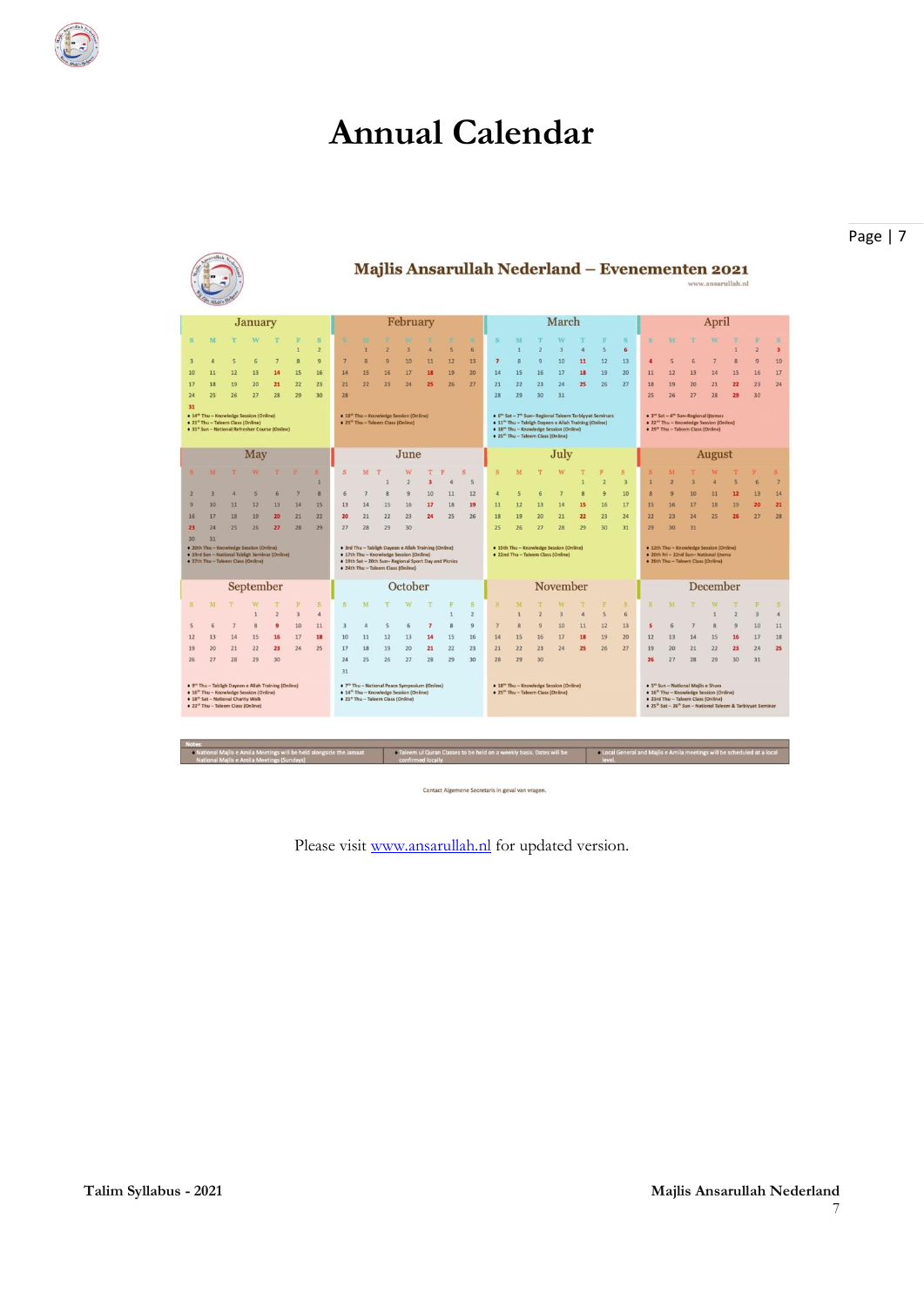# **Plans and Responsibilities**

# **Responsibilities of a Nasir**

Page | 8

*The following is taken from the Constitution of Majlis Ansarullah as approved by Khalifatul-Masih:*  8. Every male Ahmadi above the age of 40 years shall be a member of this Majlis. The members of Majlis Ansarullah shall be divided into two age groups: a. *Saf Awwal shall consist of members over 55 years.*  b. *Saf Dom shall consist of members between 40 and 55 years.*  An Ahmadi who does not owe allegiance to Hadhrat Khalifatul-Masih shall not be eligible for membership. 78. General meeting of a Majlis shall be held at least once a month in which members of Majlis shall participate. 122. Sadr Majlis has the power to exempt members from full or part payment of subscriptions in case of their inability to pay, provided it is recommended by the appropriate office bearer concerned. **Duties of members** 190. To carry out orders of Hadhrat Khalifatul-Masih and the officers appointed by him. 191. To carry out the instructions of Sadr Majlis, Naib Sadr Saf Awwal, Naib Sadr Saf Dom and other office bearers of the Majlis. 192. To pay the prescribed subscriptions of Majlis Ansarullah. In case of financial inability, a member may obtain exemption from Sadr Majlis. 193. To regularly carry out all the programs of Majlis Ansarullah. 194. To abide by the prescribed reformative measures in the event of negligence or default. 195. It shall be necessary that all the office-bearers and members of Majlis Ansarullah are fully aware of the rules and regulations contained in the Constitution and abide by them.

## SMART goals (Specific, Measurable, Achievable, Result oriented, Timely)

| Goal                                                          | Due Date                          |
|---------------------------------------------------------------|-----------------------------------|
| Observe obligatory prayers                                    | Daily                             |
| Recite the Holy Qur'an                                        | Daily                             |
| Offer at least one prayer in congregation (mosque or at home) | Daily                             |
| Exercise or play sports for 30 min                            | Three times a week                |
| Pay Ansar Dues or request exemption                           | Monthly or pay off for whole year |
| Participate in Talim exams                                    | Quarterly                         |
| Keep contact information up to date                           | As needed                         |
| Participate in Ansār meetings, events, and Ijtemas            | As needed                         |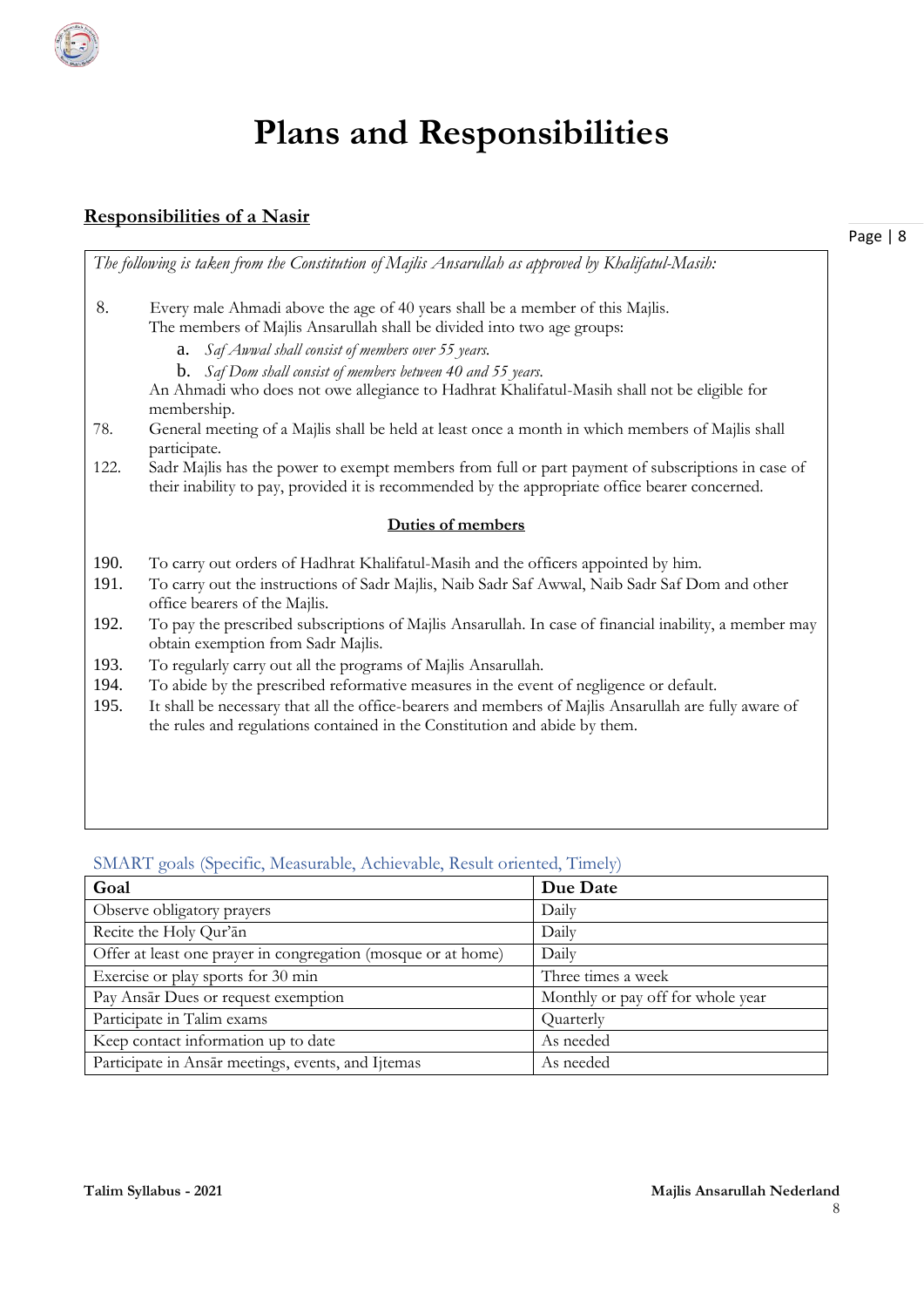

# **Responsibilities of a Qaid**

*Responsibilities of each Qaid are listed separately in the Ansār Constitution; numbers 134 to 161*

- 195. It shall be necessary that all the office bearers and members of Majlis Ansarullah are fully aware of the rules and regulations contained in the Constitution and abide by them.
- 16. If required one or more Naib Qaids (Deputy Qaids) may be appointed in each Qiadat, who may be allowed to attend the meetings of the executive committee with the permission of the Sadr but shall not be entitled to vote.

#### **The Qaid should:**

- Lead his department as required and described in the constitution of Majlis Ansarullah.
- Report on the activities of his department to Sadr Majlis every month.
- Attend National Amila meetings, Ijtema'at, and meeting of Majlis Shura.
- Be a role model for other Ansār as well as for the younger generation.
- Act as mentor for Zuama(for implementation of all plans according to the schedule).
- Make note of the departmental budget and track departmental expenses accordingly.

#### **A Naib Qaid should:**

- Attend National Amila meeting if for any reason Qaid is unable to attend a meeting.
- Assist Qaid in discharging his responsibility.

#### SMART goals (Specific, Measurable, Achievable, Result oriented, Timely)

| Goal                                                  | Due Date                       | Resource(s)    |
|-------------------------------------------------------|--------------------------------|----------------|
| Evaluate department's performance in each Majlis      | Monthly                        | Majlis reports |
| Send report to Qaid Umumi                             | 7 <sup>th</sup> of every month |                |
| Attend Amila meetings                                 | As scheduled                   |                |
| Provide performance feedback via email to 3-4 Majalis | Every month                    | Majlis reports |
| Participate in Regional Nazims regional meeting       | Quarterly                      |                |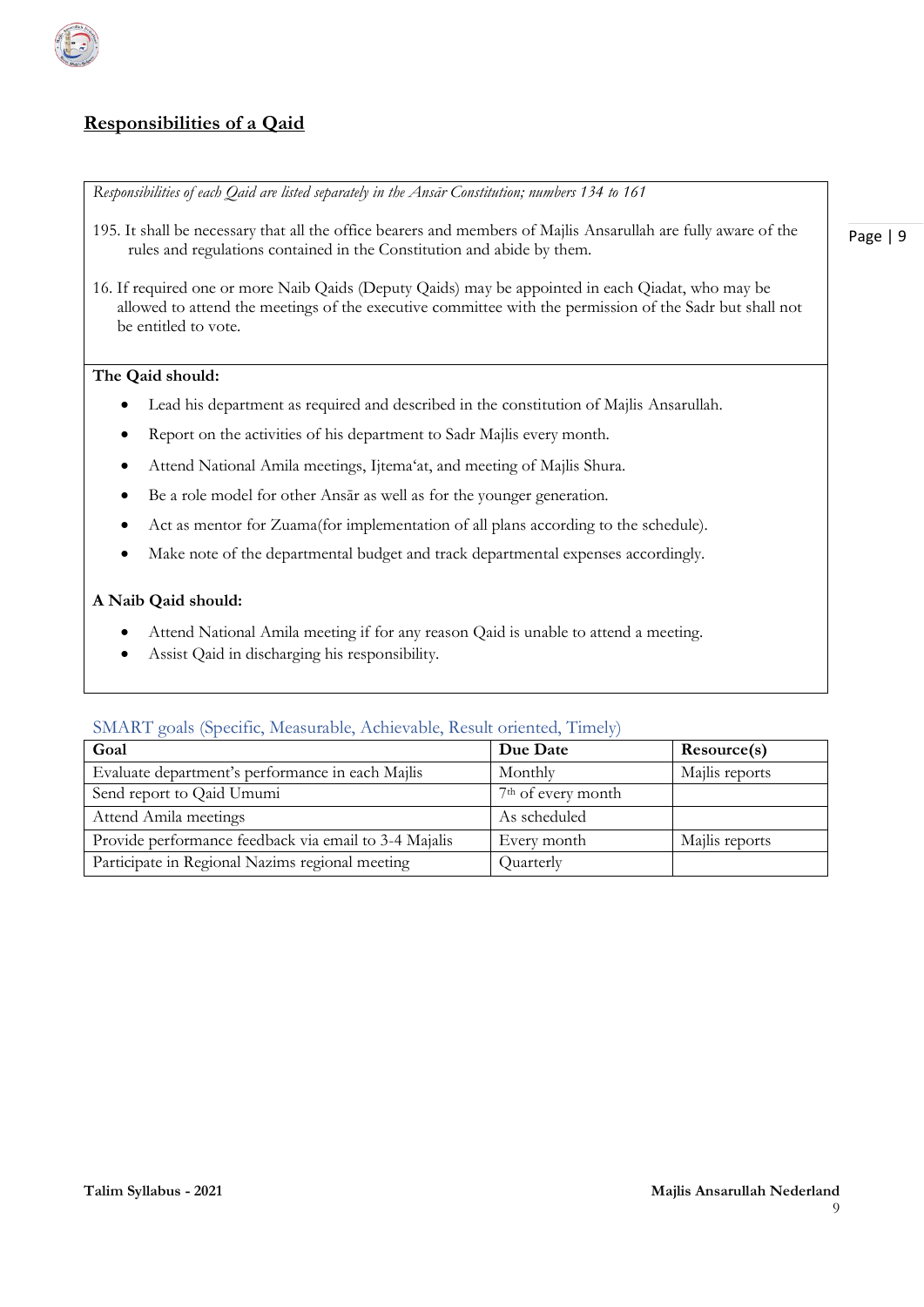

# **Responsibilities of a Regional Nazim e Ala (Na'Zim e A'ala)**

Responsibilities of a Regional Nazim e Ala

*Items in this box have been adopted from the Constitution of Majlis Ansarullah:* 

- 165. Regional Nazim e Ala shall be responsible for affairs of all Majalis in his region.
- 166. He shall preside over the meetings of Majlis Amila of his region.
- 170. He shall send a report of his activities to Sadr Majlis every month.
- 197. It shall be necessary for all Nazimeen and Zuama to attend the National Ijtema unless prior permission has been requested and granted by Sadr Majlis.

#### **A Regional Nazim e Ala should:**

- Become familiar with all Majalis in the region.
- Stay in touch with all Zuama and assist them where help is needed.
- Ensure that each Majlis submits its monthly report by the  $7<sup>th</sup>$  of each month.
- Ensure that Centre's directives are carried out in each Majlis in the region.
- Hold a quarterly meeting with Zuama of the region.
- Visit each Majlis at least twice a year
- Appoint regional Amila if possible and obtain approval from Sadr.

#### SMART goals (Specific, Measurable, Achievable, Result oriented, Timely

| Goal (Scope: Region)                                                               | Due Date    | Resource(s)    |
|------------------------------------------------------------------------------------|-------------|----------------|
| Evaluate performance of each Majlis, and submit<br>report for Sadr Majlis's review | Quarterly   | Majlis reports |
| Visit each Majlis in region at least twice, attend                                 | Bi-Annually |                |
| General Meeting and activate Ansār                                                 |             |                |
| Hold teleconference, or call each Zaim in region                                   | Quarterly   |                |
| Organize Regional Peace Conference                                                 | Annually    |                |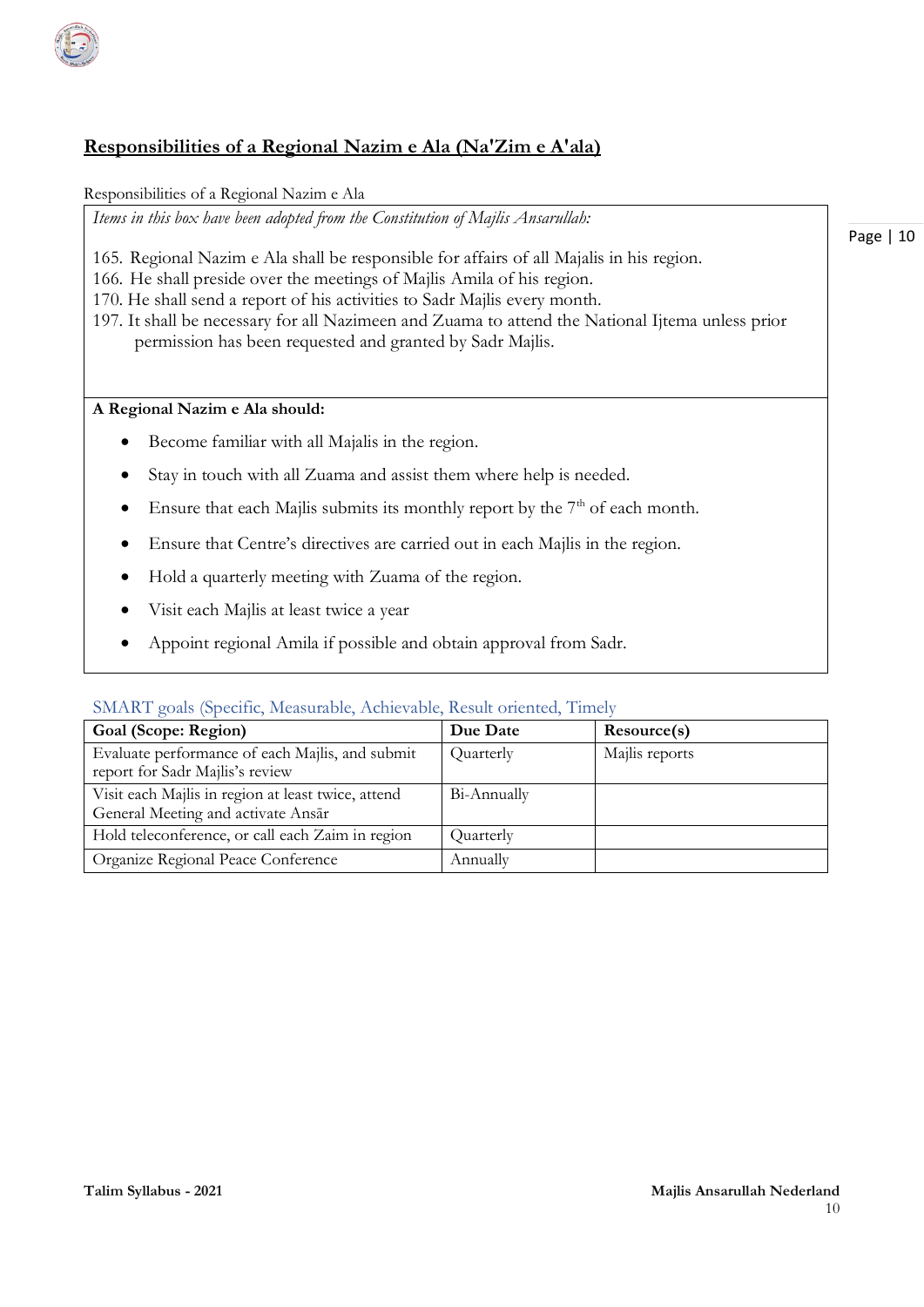# **Responsibilities of a Zaim**

*Items in this box have been adopted from the Constitution of Majlis Ansarullah:*

- 181. Zaim shall be responsible for all the affairs of his Majlis. It shall be his duty to see that instructions from the headquarters are being carried out.
- 182. Zaim shall preside over meetings of his Majlis Amila.
- 183. In case of emergency Zaim is allowed to authorize necessary expenditure on his own which will have to be presented before the local Majlis Amila in the next meeting for approval.
- 186. Zaim has the power to appoint a person to officiate for him or for any other subordinate office-bearer in his jurisdiction but he will have to inform the Sadr about it immediately. In case of sector the intimation should be sent to Regional Zaim Ala.
- 188. Zaim shall send the report of his activities to the Sadr Majlis every month.
- 202. Every Majlis shall appoint one group leader for every 10 members; this group leader shall endeavour to activate these members and help keep them motivated.

#### **Zaim should:**

- 1. Hold a local Amila meeting and Ansār general meeting every month.
- 2. Implement National Plans as listed in the Ansār Handbook (or as communicated by Qaideen).
- 3. Submit monthly report of activities to Sadr Majlis.
- 4. Attend to all instructions from Headquarters.
- 5. Get to know all the members of the Majlis personally.
- 6. Establish a friendly environment in the Majlis. Arrange social events such as picnics and sports events, along with regular monthly meetings.
- 7. Assist with burial arrangements when a Jamaat member passes away. Report demise of a Nasir to Sadr Majlis as soon as possible (send full particulars).
- 8. Send report of new Bai'its to Sadr Majlis, Qaid Tabligh and Qaid Tajnid.
- 9. Train Naib Zaim and Amila members by delegating different responsibilities to them.

| Goal (Scope: Local Majlis)                     | Due Date       | Resource(s) |
|------------------------------------------------|----------------|-------------|
| Submit Majlis report                           | $7th$ of month | Report Form |
| Organize Monthly General and Amila meetings    | Monthly        |             |
| Implement plan to activate all Ansār.          |                |             |
| Visit at least one inactive member every month |                |             |
| Call every Nasir                               | Monthly        |             |
| Participate in National Ijtema'                | Annually       |             |
| Elect Shura delegates, Submit Proposals        | Annually       |             |

#### SMART goals (Specific, Measurable, Achievable, Result oriented, Timely)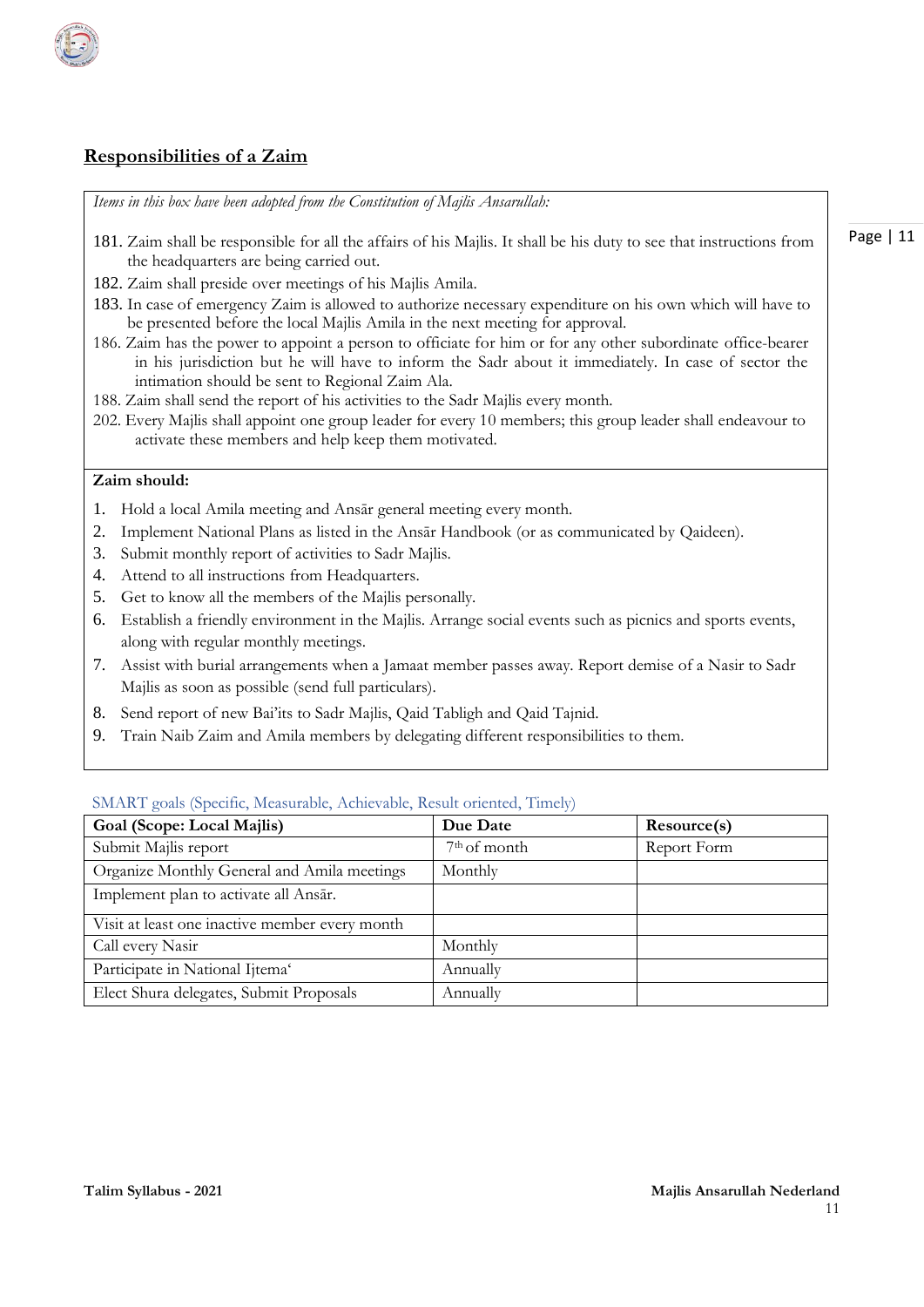

# **Zaim Guidelines**

**Monthly Report:** Ansār office holders should submit report of activities in their sphere of responsibility. reports are collated and submitted to Hadhrat Khalifatul-Masih (**May Allah be his helper**) by Sadr Majlis every month. It is important to send these reports in a timely manner.

Page | 12

- **Convert reports into numbers and figures.**
- **There is no need for long sentences.**
- **Don't exaggerate.**
- **Be truthful.**
- **All blessings are in this (being truthful).**

''ری<sub>ٹی</sub>رٹ<sub>ٹ</sub>ں کوا پرا ووش<sub>ا</sub>ر میں ڈ ھالیں۔ لیے فقروں کی<br>منر ورت ٹیمن-مبالغہ آ رائی سے کا م نہ لیں-سچائی پرقائم رہیں<br>**اسی** کی ساری پر آپ ہے''-

*"Instructions for Majalis Ansarullah Pakistan, 2007 (Hida'yaat)"*  \* \* \* \* \* \* \* \* \* \* \* \* \*

**Local Amila:** Every Zaim should nominate Amila and submit names for approval as soon as possible if you have not done so, already. In a small Majlis more than one department can be assigned to the same person. The following table lists the roles for each Majlis.

| Majlis:                                        |      | Date: |                       |
|------------------------------------------------|------|-------|-----------------------|
| Office / Muntazim                              | Name | Phone | <b>E-mail Address</b> |
| Zaim                                           |      |       |                       |
| Naib Zaim Awwal                                |      |       |                       |
| Naib Zaim Saf Dom                              |      |       |                       |
| Muntazim (Mz.) Umumi                           |      |       |                       |
| Muntazim, Education                            |      |       |                       |
| Muntazim. Moral Training                       |      |       |                       |
| <b>Muntazim Training New</b><br><b>Members</b> |      |       |                       |
| <b>Muntazim.</b> Social Services               |      |       |                       |
| Muntazim Tabligh                               |      |       |                       |
| <b>Muntazim Health</b>                         |      |       |                       |
| Muntazim. Finance                              |      |       |                       |
| Muntazim Waqf Jadid                            |      |       |                       |
| Muntazim. Tehrik Jadid                         |      |       |                       |
| Muntazim. Membership                           |      |       |                       |
| Muntazim. Publication                          |      |       |                       |
| Muntazim Qur'ān Education                      |      |       |                       |
| <b>Auditor</b>                                 |      |       |                       |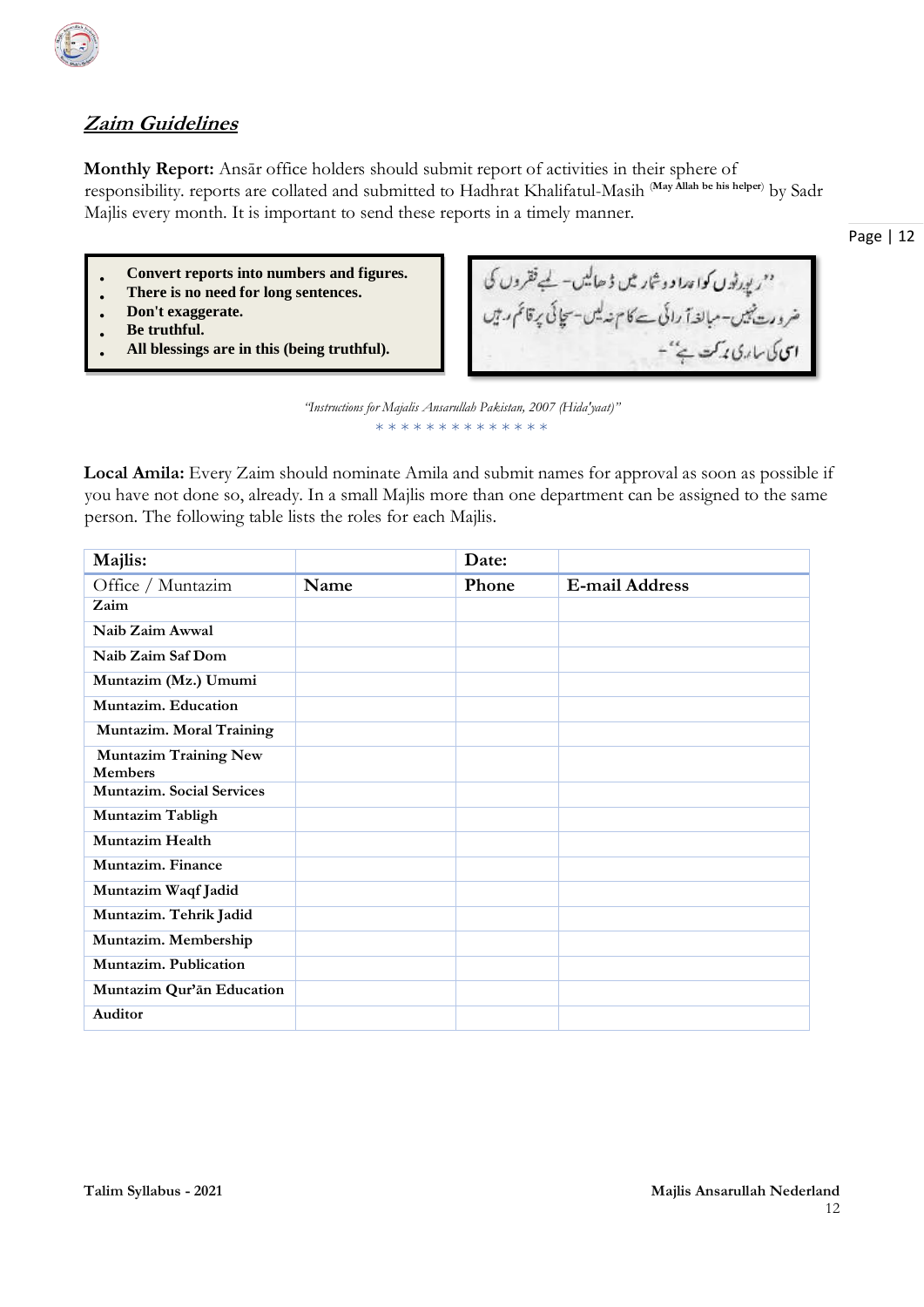

# **Amila Meeting: Recommended Agenda**

1. Prepare and distribute agenda for the Amila meeting to the Amila members at least three (3) days before the meeting. Suggested sample agenda is given below:

Page | 13

#### Agenda for Amila Meeting

| Recitation of the Holy Qur'an                    | Assigned       |
|--------------------------------------------------|----------------|
| Minutes of previous month's meeting<br>$\bullet$ | Muntazim Umumi |
| • Communication from headquarters                | Zaim           |
| • Report of activities                           | Each Muntazim  |
| • Plans for next month                           | .              |
|                                                  | .              |
| • Date of next meeting & Silent Prayers          | Zaim           |
|                                                  |                |
| * Pledge is not required in Amila meeting        |                |

- 2. Keep minutes of all meetings as part of local records.
- 3. Minutes should be brief, and include attendance (by name), agenda, Amila's decisions (if voting is required then note who favoured and who opposed), and status of items requiring action.

#### **General Meeting: Recommended Agenda**

1. Inform, prepare and distribute agenda for the General Meeting to the 'members at least a week prior to the meeting. Suggested sample agenda is given below:

Agenda for General Meeting

| Recitation of the Holy Qur'an                    | Assigned            |
|--------------------------------------------------|---------------------|
| Pledge                                           | Zaim                |
| Minutes of previous month's meeting<br>$\bullet$ | Muntazim Umumi      |
| • Tarbiyyat Session                              | Muntazim Tarbiyyat  |
| • Taleem Session                                 | Muntazim Taleem     |
| • Health, Tabligh, Sessions                      | Associated Muntazim |
|                                                  | Muntazim Umumi      |
| • Date of next meeting & Silent Prayers          | Zaim                |

- 2. Keep minutes of all meetings as part of local records.
- 3. Minutes should be brief, and include attendance, agenda, and status of items requiring action.

 $\overline{\phantom{0}}$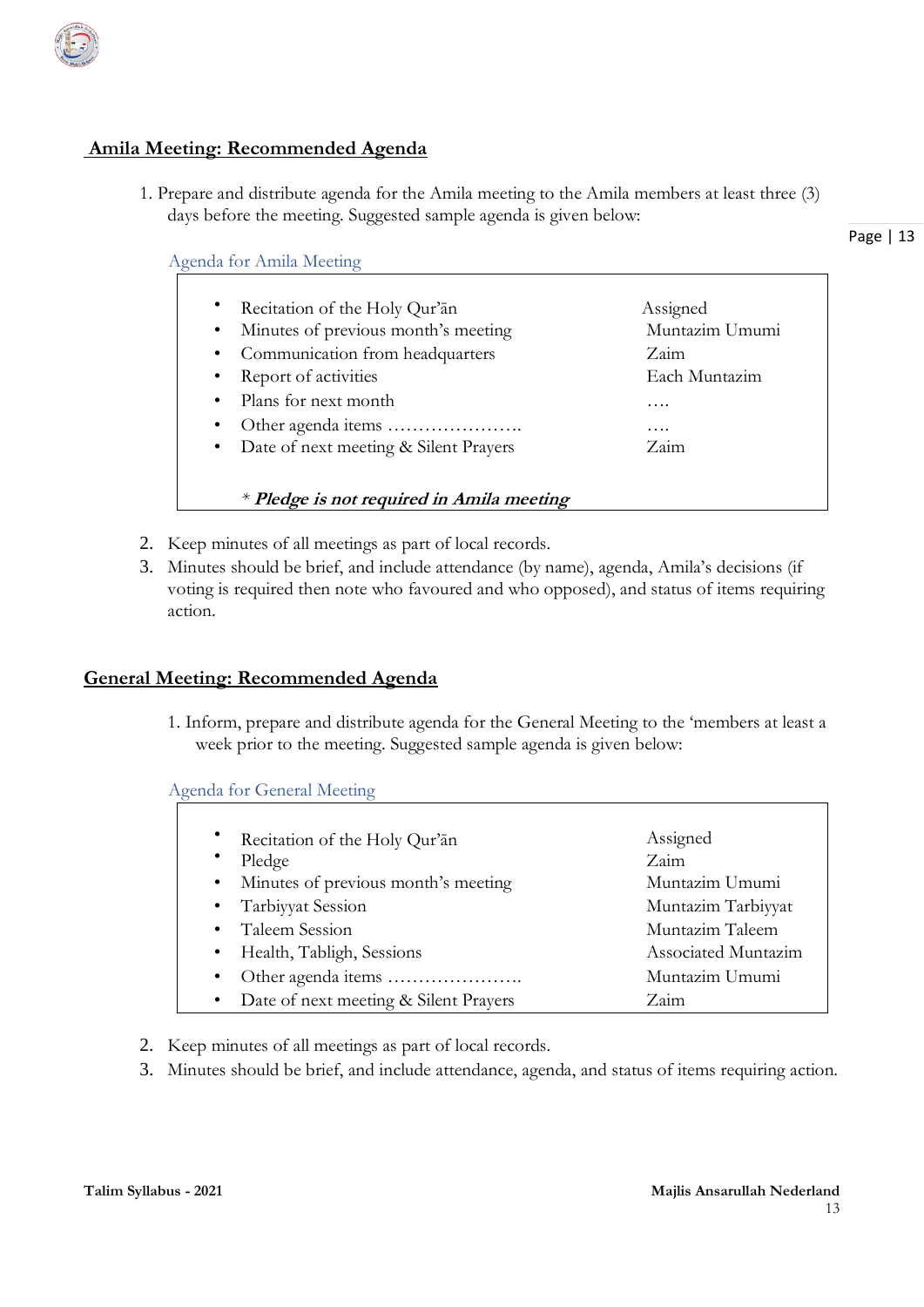

## **Local Majlis e Amila Responsibilities**

#### **1: Naib Zaim Awwal & Naib Zaim Saf Dom**

#### **Responsibilities of Naib Zaim Awwal**

*Items in this box have been adopted from the Constitution of Majlis Ansarullah:*

Page | 14

126. The powers and duties of Naib Zaim Awwal shall be those delegated to him by the Zaim.

- 127. When Zaim is on leave Naib Zaim Awwal shall act as Zaim and exercise all the powers of Zaim in his absence. Even during the presence of Zaim under his direct supervision and guidance his powers can be exercised by Naib Zaim Awwal.
- 128. Naib Zaim Awwal will not be empowered to cancel or alter the orders of Zaim while officiating as Zaim.

#### **Responsibilities of Naib Zaim Saf Dom**

*Items in this box are adopted from Majlis Ansarullah's Constitution:*

- 43. It is necessary that Naib Zaim Dom shall not be above 50 years of age at the time of nomination.
- 129. Naib Zaim Dom shall organize members under 55 years old under the general supervision of the Zaim Majlis. He shall try to ensure that all members under 55 participate in all programs implemented by Majlis Ansarullah.
- 130. He shall see that members under 55 own bicycles and promote cycling (activities) amongst them.
- 131. He shall see that maximum number of members under the age of 55 participate in the program of cycling with the purpose of meeting people (in their communities) and doing social service.
- 132. He shall present the report of his activities to Zaim Majlis every month.

#### **Naib Zaim Saf Dom should also:**

- Stay in touch with all members under the age of 55 and encourage them to participate in Ansār activities.
- Organize cycling events (at least one in small Majalis, two or more in large Majalis)
- Own a bicycle or exercise equipment and use it regularly.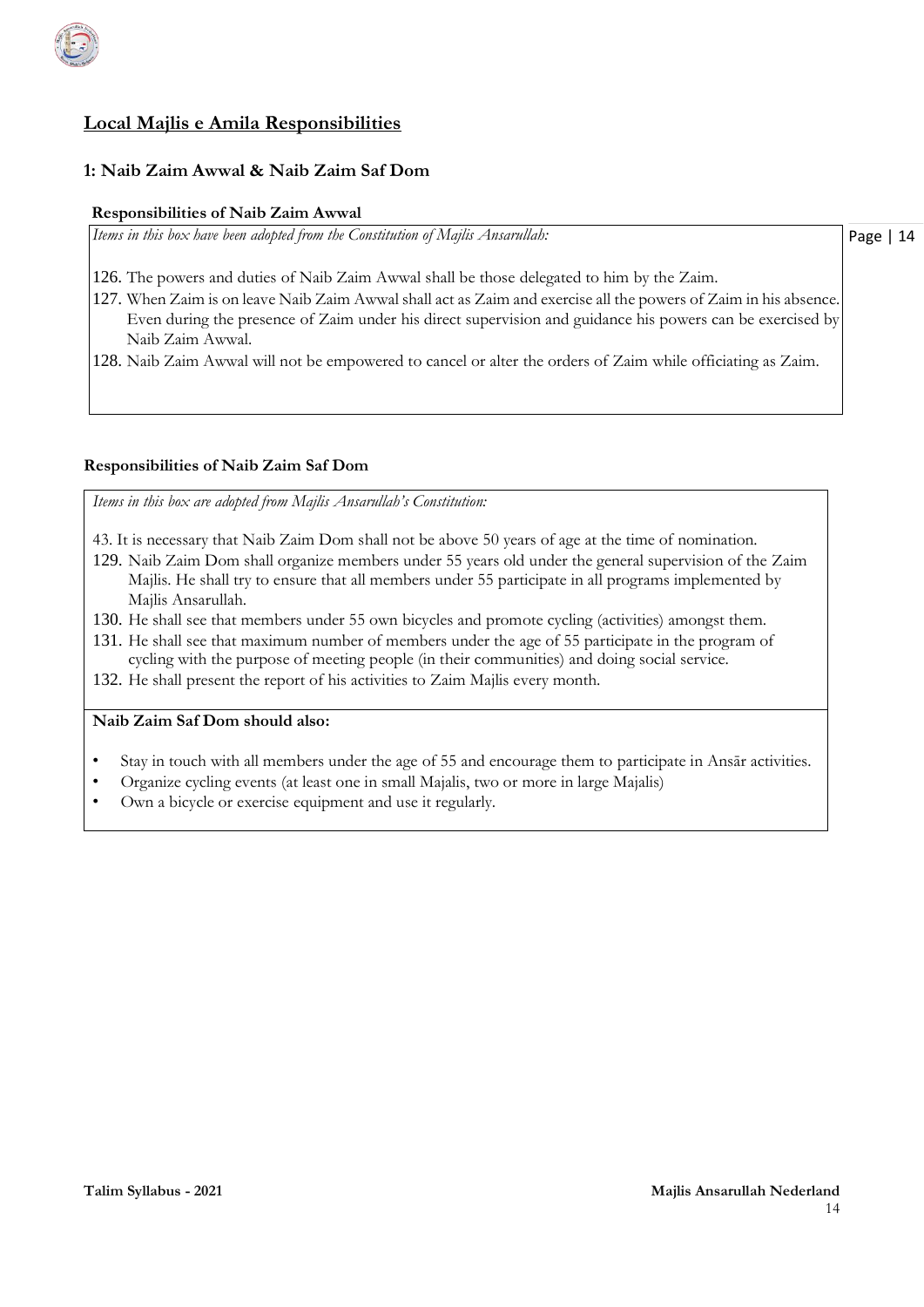

### **2: Umumi (General Secretary)**

#### **Responsibilities of Muntazim Umumi:**

*Items in this box have been adopted from the Constitution of Majlis Ansarullah:* 134. Muntazim Umumi shall be in charge of the office at local Majlis. 135. He shall see that instructions of Zaim are being carried out and remind all concerned when necessary. 136. He shall maintain the record of proceedings of local Majlis. **The Muntazim should:** 1) **Communicate**: a. Notify all members of the convening of Amila and general body meeting. b. Carry out correspondence as desired by the Zaim. 2) **Maintain Records**: a. Inventory of all property and belongings of the Majlis. b. Names of Ansār qualified to participate in Majlis elections. c. List of local Amila members and their contact information. 3) **Monitor progress**: a. Track implementation of Majlis Amila decisions. b. Obtain monthly reports from office holders. 4) **Report**: a. Assist the Zaim in preparing Majlis activity reports. b. Record minutes of the proceedings of Amila meetings and send its agenda as part of monthly Zaim report. 5) **Perform** all other duties that the Zaim may assign. SMART goals (Specific, Measurable, Achievable, Result oriented, Timely)

| Goal                                                   | Due Date                 | Resource(s) | Points |
|--------------------------------------------------------|--------------------------|-------------|--------|
| Submit completed monthly report                        | 7 <sup>th</sup> of every |             | 40     |
|                                                        | month                    |             |        |
| Hold General Meeting (online or physical)              | Monthly                  |             | 40     |
| Hold Amila Meeting (online or physical)                | Monthly                  |             | 40     |
| Visit members of the Majlis (2 per month)              | Monthly                  |             | 40     |
| Call members of the Majlis (or Zaim) $-50\%$ per month | Monthly                  |             | 40     |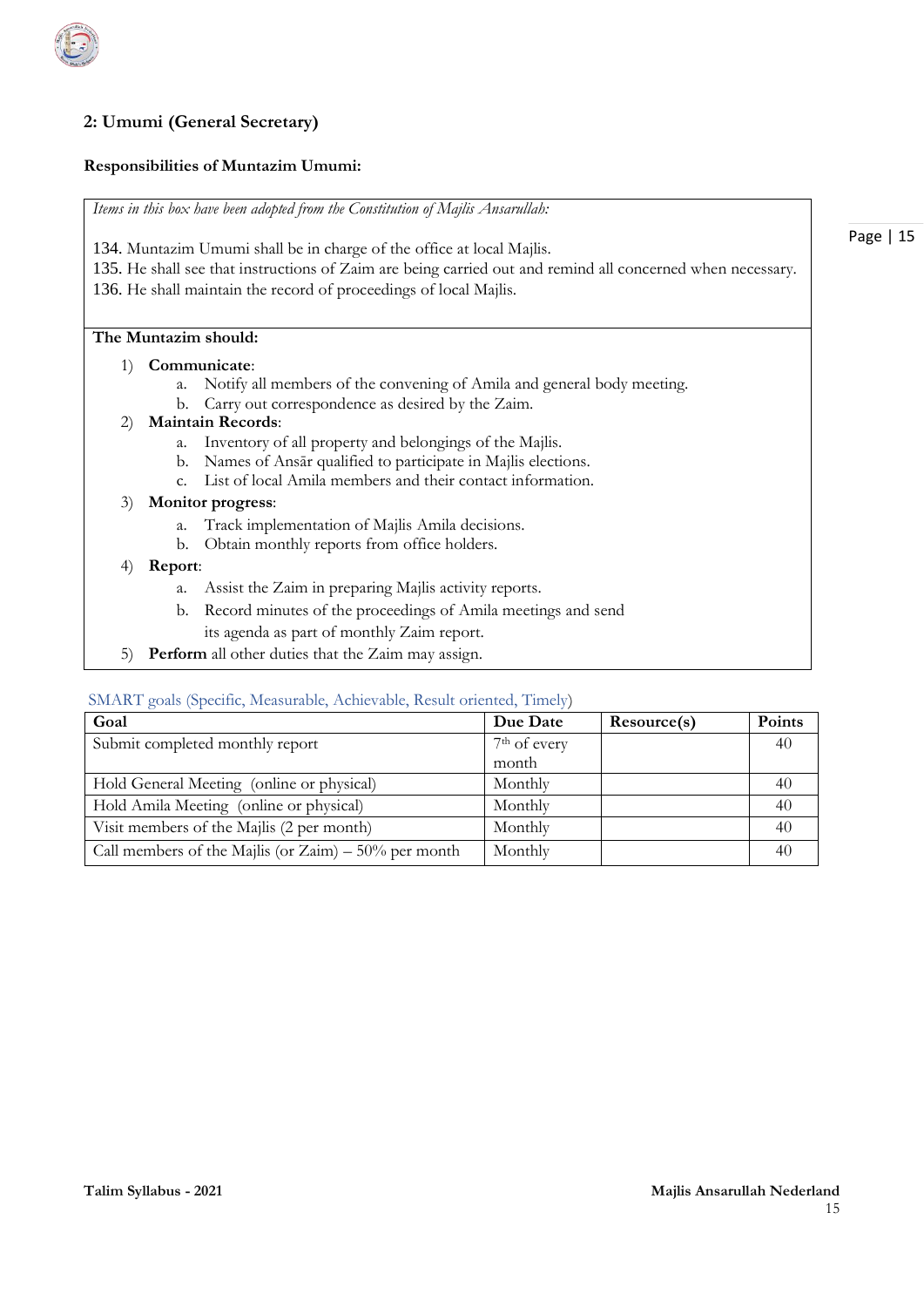

# **3: Tabligh**

# **Responsibilities of Muntazim Tabligh**

| Items in this box have been adopted from the Constitution of Majlis Ansarullah:                                                                                                                                                                                                                                                                                                                                                                                                                                                                                                                                                                                                                                                                                           |  |
|---------------------------------------------------------------------------------------------------------------------------------------------------------------------------------------------------------------------------------------------------------------------------------------------------------------------------------------------------------------------------------------------------------------------------------------------------------------------------------------------------------------------------------------------------------------------------------------------------------------------------------------------------------------------------------------------------------------------------------------------------------------------------|--|
| 149. Muntazim Tabligh shall prepare all members to practically participate in preaching.                                                                                                                                                                                                                                                                                                                                                                                                                                                                                                                                                                                                                                                                                  |  |
| Muntazim Tabligh shall prepare a scheme for preaching and shall motivate the members to use all their<br>150.<br>Page $ 1$                                                                                                                                                                                                                                                                                                                                                                                                                                                                                                                                                                                                                                                |  |
| resources to implement it.                                                                                                                                                                                                                                                                                                                                                                                                                                                                                                                                                                                                                                                                                                                                                |  |
| <b>Expectations:</b>                                                                                                                                                                                                                                                                                                                                                                                                                                                                                                                                                                                                                                                                                                                                                      |  |
| Local Muntazim Tabligh should have close contact with local Jamaat Tabligh Secretary to<br>participate in Local Jamaat level Tabligh programs with a focus on the nominated Tabligh<br>Days. Number of Ansar participation, hours spent, and brief description of activity should be<br>reported in monthly report.<br>Continue the sacred task of preaching in their areas of contact, individually and collectively<br>2)<br>through fairs, stalls, exhibitions, college and university level programs.<br>Become familiar and utilize all appropriate local, regional, and national Tabligh resources to<br>3)<br>ensure success.<br>Distribute, and achieve the local leaflet (folder) distribution targets communicated via the<br>$\left(4\right)$<br>headquarters. |  |

#### SMART goals (Specific, Measurable, Achievable, Result oriented, Timely)

| <b>National Goals:</b>                               |              |                  |        |
|------------------------------------------------------|--------------|------------------|--------|
| Increase number of Bai'its – achieve National Target |              |                  |        |
| 2. Distribute 100,000 leaflets nationally.           |              |                  |        |
| <b>Local Goals</b>                                   | Due Date     | <b>Resources</b> | Points |
| Increase number of Bai'its                           | Annually     |                  | 50     |
| Distribute leaflets based on target for Majlis       | Monthly      |                  | 100    |
| Increase Number of Contacts per Nasir                | Monthly      |                  | 100    |
| Organize two Book stalls every month                 | Monthly      |                  | 50     |
| Tabligh sittings (Five per Majlis, Individually)     | Monthly      |                  | 75     |
| Invite guests to National Peace Conference           | October 2021 |                  | 25     |

 $16$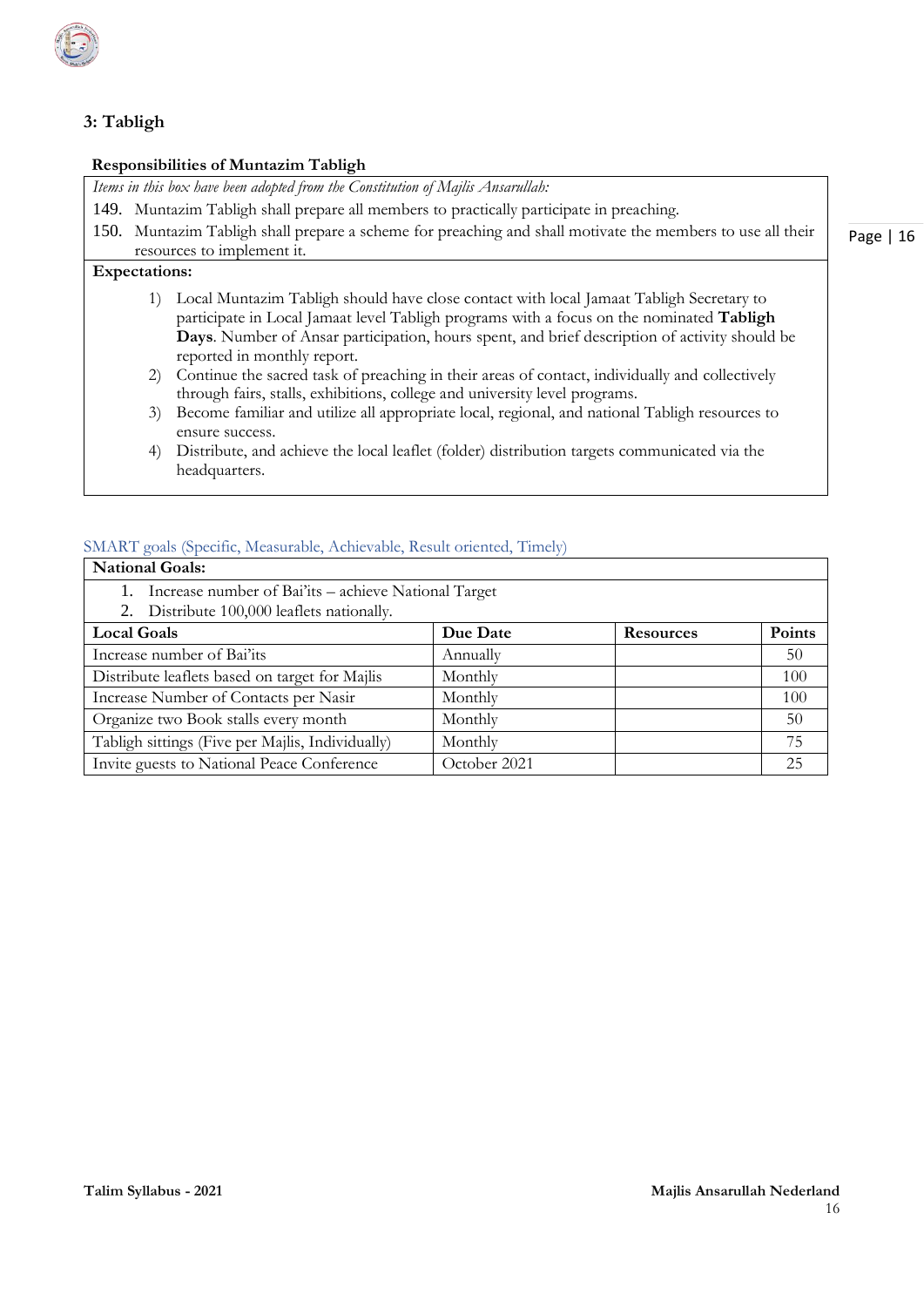

#### **4: Maal / Finance**

#### **Responsibilities of Muntazim Maal**

*Items in this box have been adopted from the Constitution of Majlis Ansarullah:* 

- 142. Muntazim Finance shall organize the assessment of annual budget of all Ansār in his Majlis and shall arrange collection of subscription according to this budget.
- 143. He shall correspond with Qaid Maal on matters concerning his Majlis.
- 144. He shall present names of members who are defaulters in the payment of subscription to the Zaim and take action according to the Zaim's instructions.
- 145. He shall present annual budget of his Majlis to Qaid Maal for presentation to Majlis Shura
- 146. He shall present the income and expense statement before local Majlis Amila every month.
- 147. Every Majlis shall prepare the annual budget of its subscriptions according to the prescribed rates and send it to the Centre by the due date.

#### **The Muntazim should:**

- First pay his own Chanda (at the prescribed rate), then request local Amila, and finally request the general membership.
- Present state of finance during monthly Amila meeting.
- Regularly remind and encourage members of their Ansar Chanda obligations.
- Issue receipt(s) promptly
- Make bank deposits regularly (don't hold on to cash for more than two weeks)
- Manage expenses within budget
- Maintain records of receipt books and expenses
- Reach out to National Qaid for assistance or questions
- Ensure Regional Nazim is aware of state of local finance

#### SMART goals (Specific, Measurable, Achievable, Result oriented, Timely)

| Goal                                        | Due Date               | Resource(s) | <b>Points</b> |
|---------------------------------------------|------------------------|-------------|---------------|
| Submit Collection Report                    | Monthly                |             | 25            |
| Collect Monthly Budget (100%)               | Monthly                |             | 125           |
| 100% Participation of Tajnid                | December $20th$ , 2021 |             | 100           |
| More than 75% of the Tajnid paying via Bank | Monthly                |             | 50            |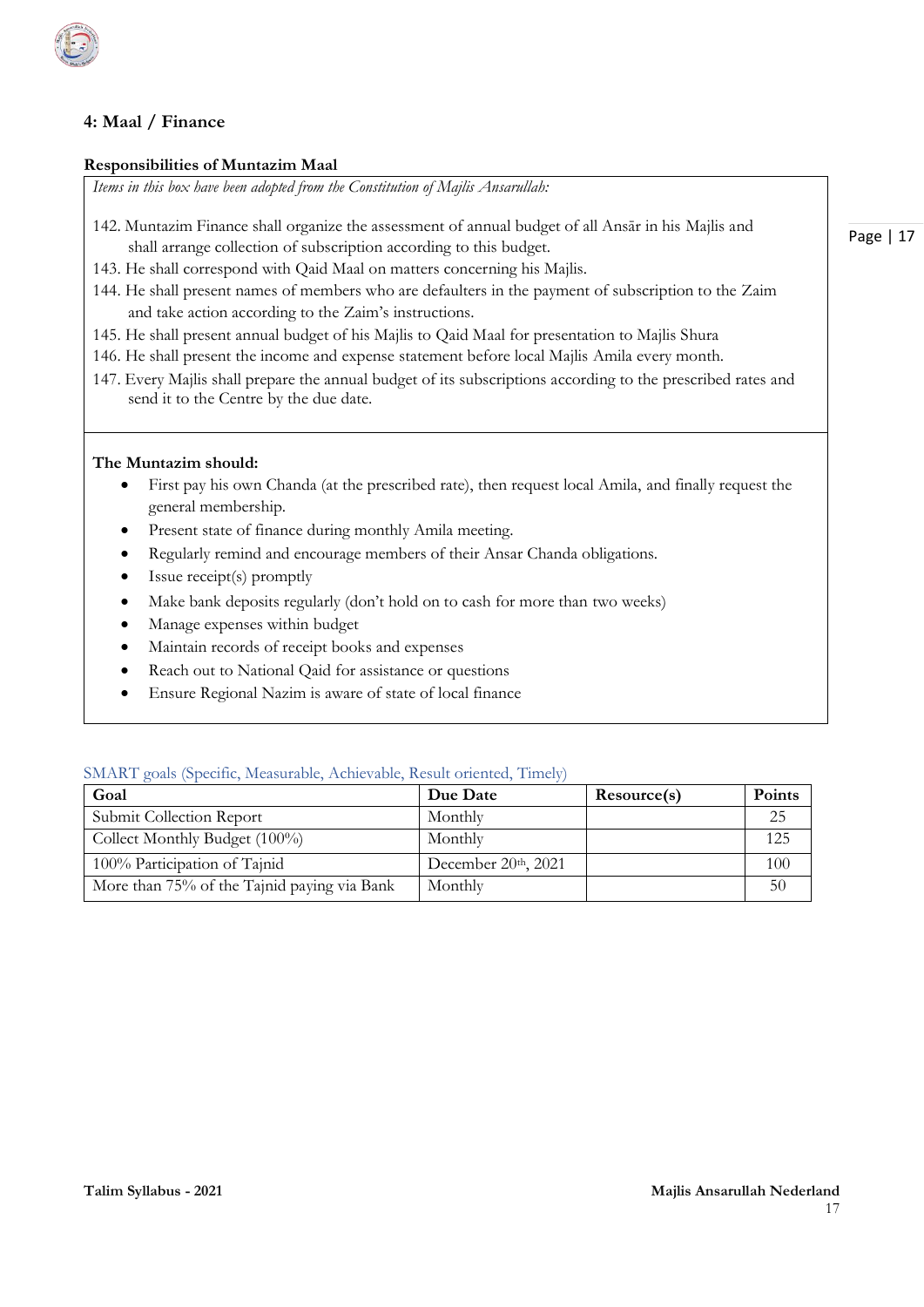

# **Ansar Chanda Guidelines**

Chanda should be calculated on actual income after deducting taxes and mandatory insurance.

#### Rate for **earning members:**

- Ansār Chanda (Membership): 1% of net income, paid monthly.
- Ijtema: 1% of net income, paid once a year
- Publication:  $\epsilon$ 2.50 per year
- **Rule of Thumb**: for every  $\epsilon 1,000$  in net monthly income,  $\epsilon 10$  Ansār Chanda monthly ( $\epsilon 120$  annually)

Chanda Equation (Annual for Membership, Ijtema, Ishaat):  $Income^*$   $\frac{1}{100}$  +  $Income^*$   $\frac{1}{800}$  +  $\in$ 2.50

#### **Sample Chanda Rates**

| <b>Monthly Net Income</b> | <b>Monthly Chanda</b> | <b>Breakdown</b>               |
|---------------------------|-----------------------|--------------------------------|
| €1,000                    | €12.50                | Membership: €10; Ijtema: €2.50 |
| €2,000                    | €25.00                | Membership €20; Ijtema €5      |
| €3,000                    | €37.50                | Membership €30; Ijtema €7.5    |
| €4,000                    | €50.00                | Membership €40; Ijtema €10.00  |

#### **Best Practices**

- Muntazim should inform members of their Chanda status whenever they are behind by more than 2 months.
- Review Tajnid list regularly and update plan accordingly
- Muntazim must always be respectful and avoid asking in presence of others. Also, he must maintain strict confidentiality of members' finances.
- Chanda should be paid at regular intervals throughout the year. Those who pay full year's obligation all at once should try to pay by March.
- Za'im, Muntazim Finance, and Amila members should lead by example and not be in arrears for more than 2 months.
- Efforts to collect Chanda should be documented in monthly report
- Instances of refusal to pay should be reported to Sadr Majlis through Qaid Maal.
- A receipt *must* be issued for all cash collections within one week (preferably immediately).
- Muntazim should remind Ansar to pay Chanda by ...
	- o Announcing once a month at meetings and Friday Prayer.
	- o Contacting privately in the mosque or by phone and E-mail.
	- o If necessary Muntazim can mail letters or visit members at home after consulting with Zaim.
- Focus on participation early in the year
- Muntazim should motivate members by sharing inspirational messages from Islamic history
- Muntazim should try to establish personal relationships with members
- Request local missionary to give sermon on financial sacrifice
- Share how Chanda helps the Majlis carry out its goals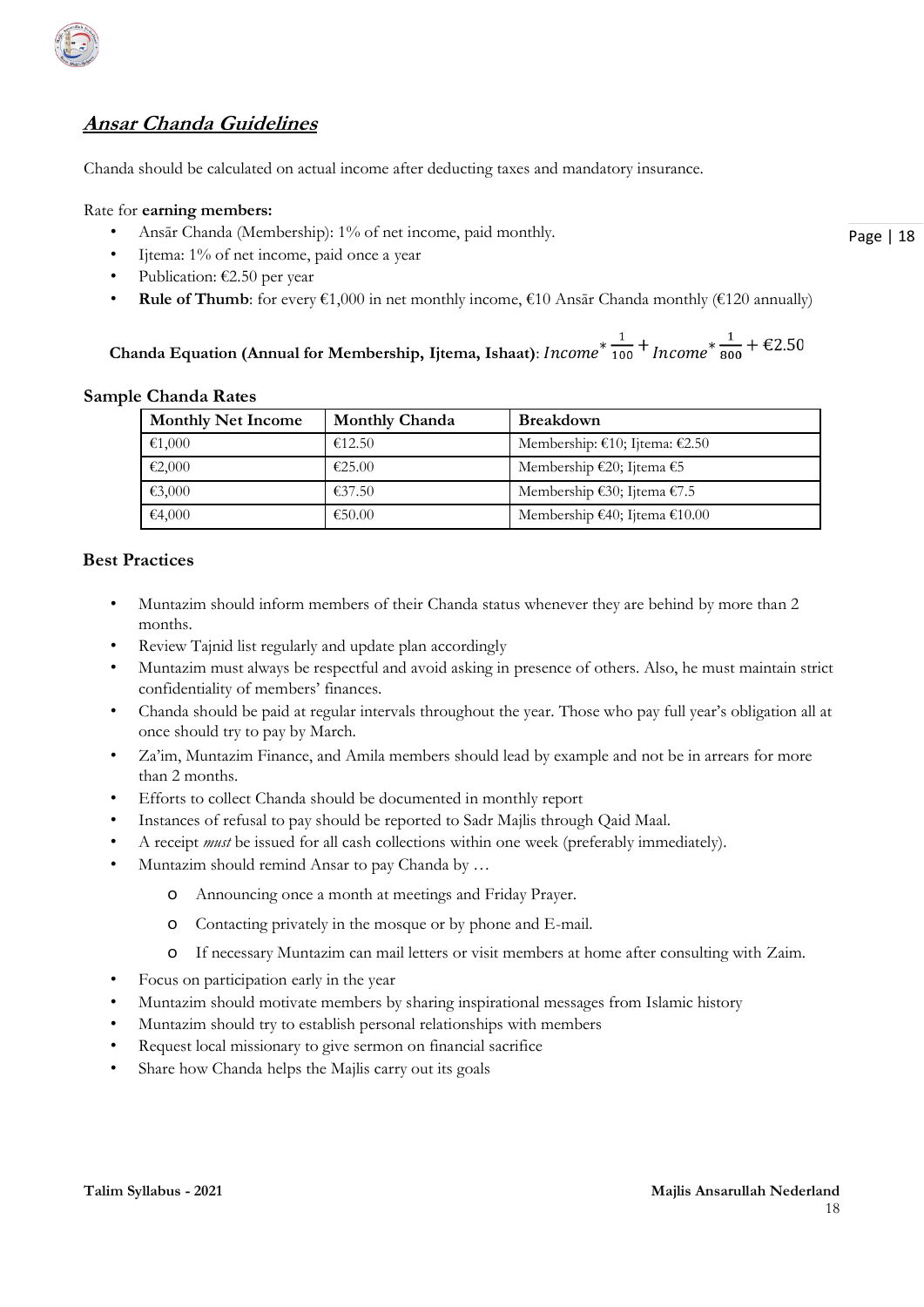

# **Maal Reporting**

Muntazim Maal should complete below tasks once a month or more often as needed.

- Remit Chanda (cash) to Headquarters promptly:
	- o Handover to Qaid Finance personally
	- o Do not mail cash

## **Ansar Expenses**

#### **Expenses must comply with reimbursement policy.**

- Expenses should be necessary, reasonable, and within approved budget,
- Local expenses must be authorized by majority of local Amila during a regular meeting where at least half of Amila members are present.
- Zaim can authorize up to  $\epsilon$ 100 in urgent expenses but must present to Amila for approval at its next meeting.
- Approved categories for local expenses are Hospitality, Ithar, Tabligh, and Administration.
- If an expense will exceed approved budget (or is for a purpose other than #4 above), then Zaim is required to obtain approval from Sadr Majlis or Qaid Maal before incurring the expense.
- Routine hospitality expenses, refreshments or meals must be served in the mosque/centre. Meals consumed in a restaurant require pre-approval from Sadr Majlis.
- Expenses for Jamaat events should be funded through the Jamaat finance system.
- Regional and National expenses must be authorized by appropriate Regional Nazim or Qaid.

#### **Reimbursement:**

- Muntazim Maal, Zaim or other office holder should request reimbursement by completing voucher as soon as possible within **30 days**.
- Describe details of expenses on voucher (for example in case of hospitality, include purpose of meeting and number of members served).
- Image of receipt is required but original should remain at local majlis until end of next financial year. If unable to upload, email scanned copy or mail photocopy to Qaid Maal.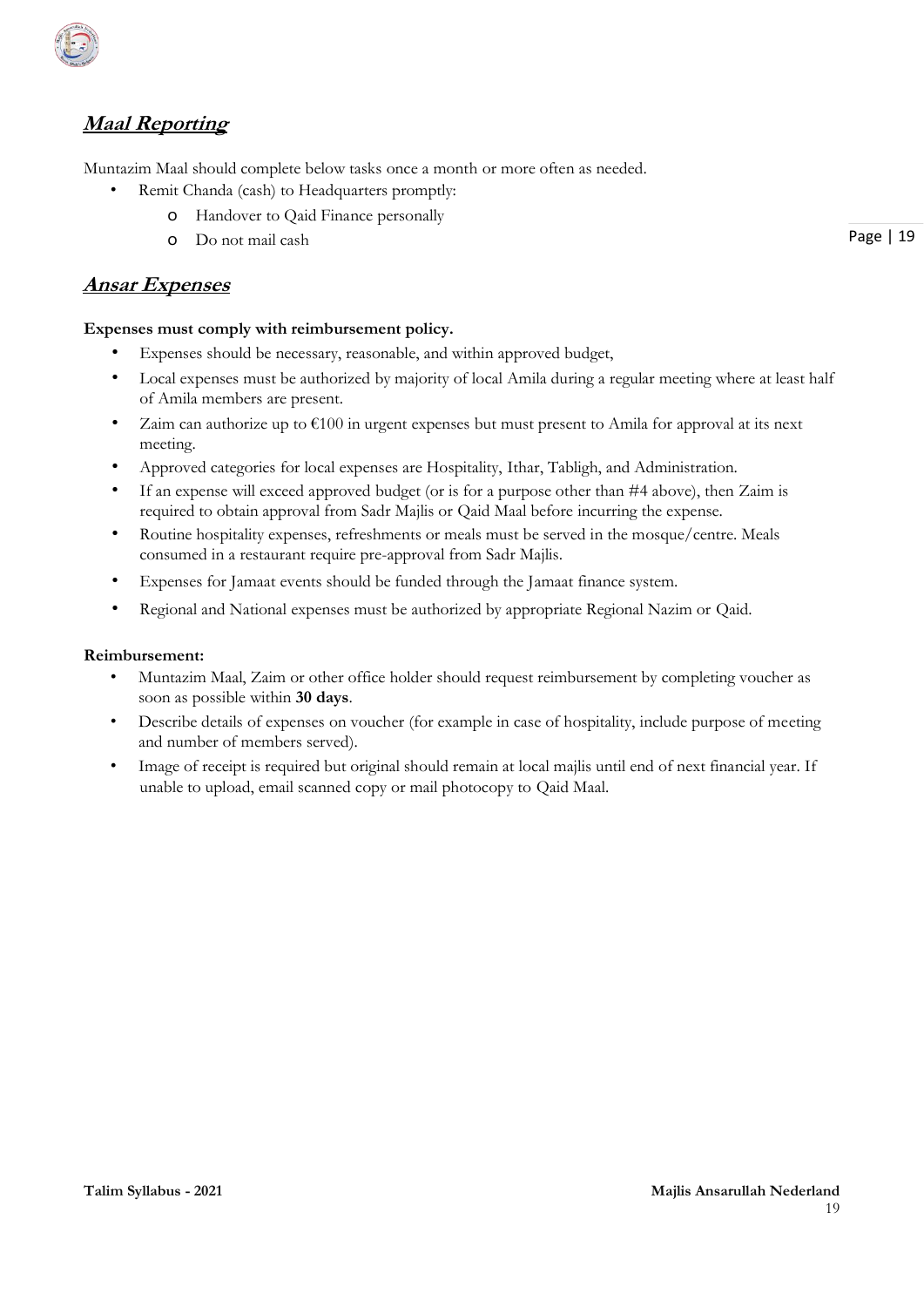

#### **5: Talim (Education)**

#### **Responsibilities of Muntazim Talim**

*Items in this box have been adopted from the Constitution of Majlis Ansarullah:* 

- 139. It shall be the duty of Muntazim Talim to propagate and inculcate the Islāmic teachings amongst the members of Majlis Ansarullah.
- 140. Muntazim Talim shall arrange the education of illiterate persons.

#### The **Muntazim** should:

- 1. Implement Education program to achieve the following objectives:
	- a. Promote and facilitate learning of Islāmic teachings; Promote and accelerate learning of Islāmic teachings.
	- b. Increase members' involvement in the National Talim Program and ensure at least 50% participation in the Knowledge Paper.
- 2. Arrange teaching of Syllabus based on 2021 Talim o Tarbiyyat Syllabus.
- 3. Arrange teaching of books of the Promised Messiah as or books written by Khulafa Ahmadiyyat based on the Annual Syllabus.
- 4. Encourage Ansār to prepare for educational competitions at the local, regional, and national Ijtema'at.
- 5. Encourage those Ansār to learn Dutch as a second language who do not know Dutch very well.

| Goals                                                                       |           |                       |        |
|-----------------------------------------------------------------------------|-----------|-----------------------|--------|
| <b>Local Goals</b>                                                          | Due Date  | Resource(s)           | Points |
| 50% of Tajnid complete the<br>Knowledge Paper.                              | Quarterly | http://ansarullah.nl/ | 100    |
| $50\%$ of Tajnid are reading the<br>allocated books.                        | Monthly   |                       | 100    |
| Encourage Ansar to participate in the<br>Central / Majlis Knowledge Session | Monthly   |                       | 100    |

#### SMART goals (Specific, Measurable, Achievable, Result oriented, Timely)

# **Additional Information or Guidelines**

Please refer to the online Syllabus for specific guidance.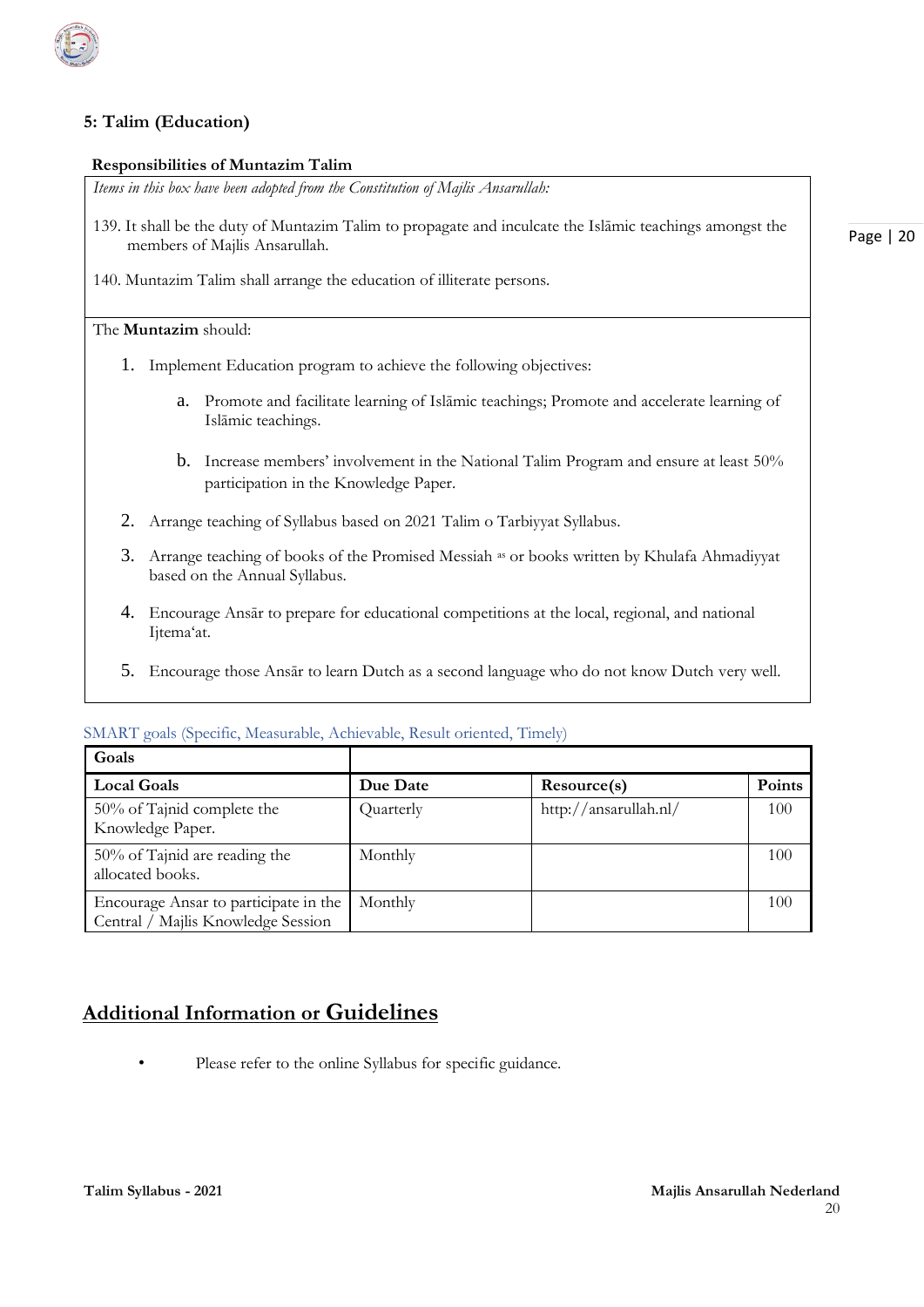

#### **6: Talim-ul-Qur'an**

#### **Responsibilities of Muntazim Talim-ul-Quran**

*Items in this box have been adopted from the Constitution of Majlis Ansarullah:* 

158. Muntazim Talimul Qur'ān shall motivate members to learn reading and recitation of the Holy Qur'ān with correct pronunciation and teach it to others.

159.He shall urge members to participate in Waqf e Aarzi in teaching the Holy Qur'ān.

### **The Muntazim should:**

The Muntazim should:

- 1. Lead by example follow the program for education of the Holy Qur'ān.
- 2. Inculcate love of The Holy Qur'ān amongst Ansār , encouraging members to:
	- a Recite Holy Qur'an daily
	- b Memorize prescribed verses
	- c Learn translation & commentary
- 3. Arrange Qur'an classes: (a) one to one (b) online
- 4. Make special arrangements to teach recitation on one-on-one basis for converts
- 5. Encourage Ansār to devote at least two weeks (per year) to participate in Waqf Aarzi for the purpose of teaching Holy Qur'ān
- 6. Evaluate progress and report on it.

#### SMART goals (Specific, Measurable, Achievable, Result oriented, Timely)

| Goal                                                                | Due Date  | Resource(s)     | <b>Points</b> |
|---------------------------------------------------------------------|-----------|-----------------|---------------|
| Target 100% of Ansār reciting the Holy Quran                        | Monthly   |                 | 100           |
| Hold Sessions on the "Study of the Holy Quran"                      | Quarterly | General Meeting | 25            |
| Hold Quran Classes – online or face to face                         |           | Skype           | 25            |
| Motivate a Nasir to dedicate two weeks for Waqf e Annually<br>Aarzi |           |                 | 50            |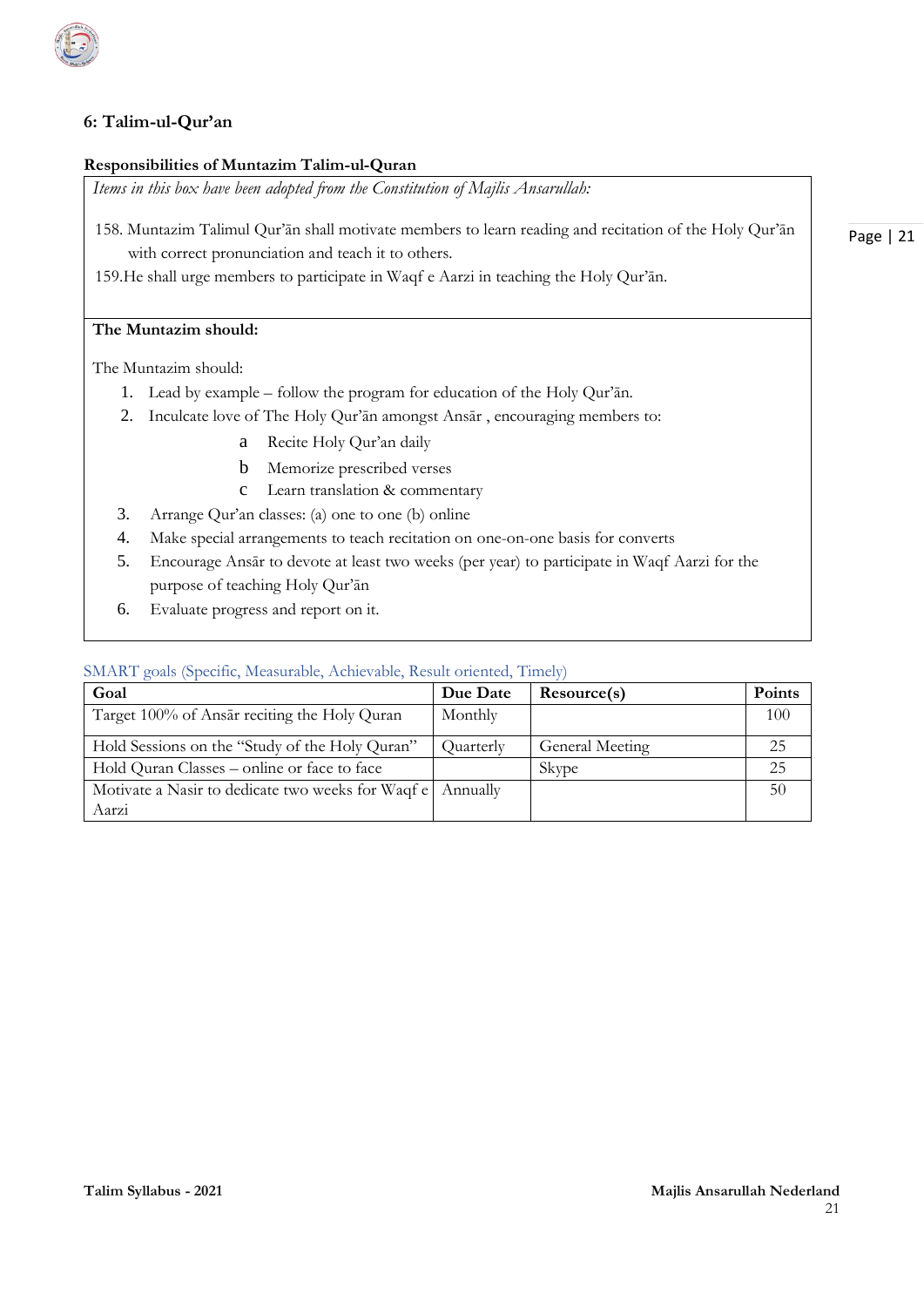

#### **Additional programs**

Department of Talimul Quran plans to encourage memorization of the Holy Quran and completing the full recitation of the Holy Quran in Ramadhan. Please encourage your Ansar to participate in those programs.

(a) Memorization of verses of Holy Quran on Quarterly basis

Page | 22

(b) Completion of one full recitation of the Holy Quran during the month of Ramadhan.

#### **Additional Information**:

- 1. It should make it a part of monthly meetings that 5 to 10 minutes should be allocated to discuss and explain the importance of daily recitation of Holy Quran. Each presentation would include either from Quranic teachings on the subject or AHadith or from the writing of Promised Messiah as or from the sermons and writings of Khulafa Ahmadiyyat.
- 2. For those Ansar who need to learn the recitation of Holy Quran in Arabic or who need some help in this area, special arrangements at each Majlis should be made to handle such cases on a one-on-one basis. Ansar well versed with recitation of Holy Quran in Arabic will be requested to volunteer to teach on an individual basis to new converts.
- 3. Ansar should be motivated and encouraged to dedicate two weeks off their time for Waqfe Aarzi. This could be done locally, or abroad (with permission)
- 4. Ansar brothers who will achieve the optional goals of memorizing allocated verses of Holy Quran or complete the revision of Holy Quran with its translation and commentary will be recognized either by certificates or by sending their names to Huzur Aqdas atba with request for prayers.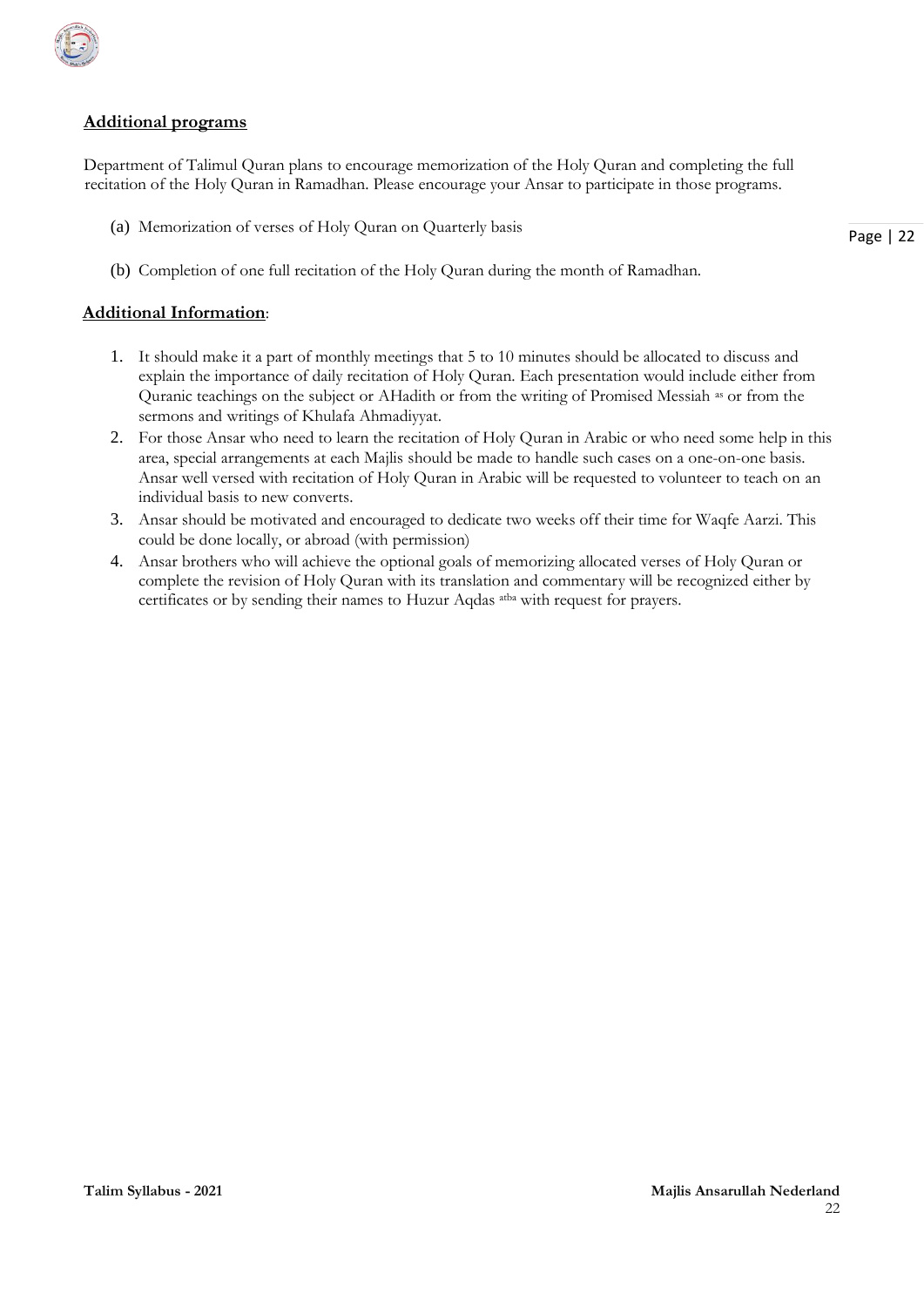

# **7: Tarbiyyat**

#### **Responsibilities of Muntazim Tarbiyyat**

*This item has been adopted from the Constitution of Majlis Ansarullah:* 

141. It shall be the duty of the Muntazim Tarbiyyat to take necessary steps for the development of true Islāmic character amongst members of Majlis Ansarullah.

#### **The Muntazim should:**

- Distribute weekly Friday Sermons to all members via email or WhatsApp.
- Send in number of Ansar's monthly survey regarding Ansar's participation in prayers, congregational prayers, recitation of the Holy Quran et al based on the report form.
- Encourage congregational salat through homes, salat centres and the mosque.
- Prepare well ahead for monthly meeting through efforts by self and delegated members.
- Be familiar with Talim and Tarbiyyat workbook/information to help create a dynamic meeting.
- Regularly contact inactive Ansār and invite them to auxiliary meetings, Friday prayer services, Salat centres, Mosque, etc.

| Goal                                                                                                                                                       | Due Date  | Resource(s)      | Points |
|------------------------------------------------------------------------------------------------------------------------------------------------------------|-----------|------------------|--------|
| Host a "Tarbiyyat Session" on selected topics                                                                                                              | Quarterly |                  | 50     |
| Encourage Ansar to be regular in prayers, especially<br>congregational prayers, and to recite the Holy Quran daily.<br>Create a focus on Tahajjud prayers. | Monthly   |                  | 200    |
| Encourage Ansar to listen to the Friday Sermon of Huzur<br>Aqdas on a weekly basis                                                                         | Monthly   | <b>MTA</b>       | 50     |
| Distribute Friday Sermons to all on a weekly basis                                                                                                         | Weekly    | Qaid Tarbiyyat   | 50     |
| Submit report on level of Ansar performance                                                                                                                | Annual    | Tarbiyyat Survey | 50     |

#### SMART goals (Specific, Measurable, Achievable, Result oriented, Timely)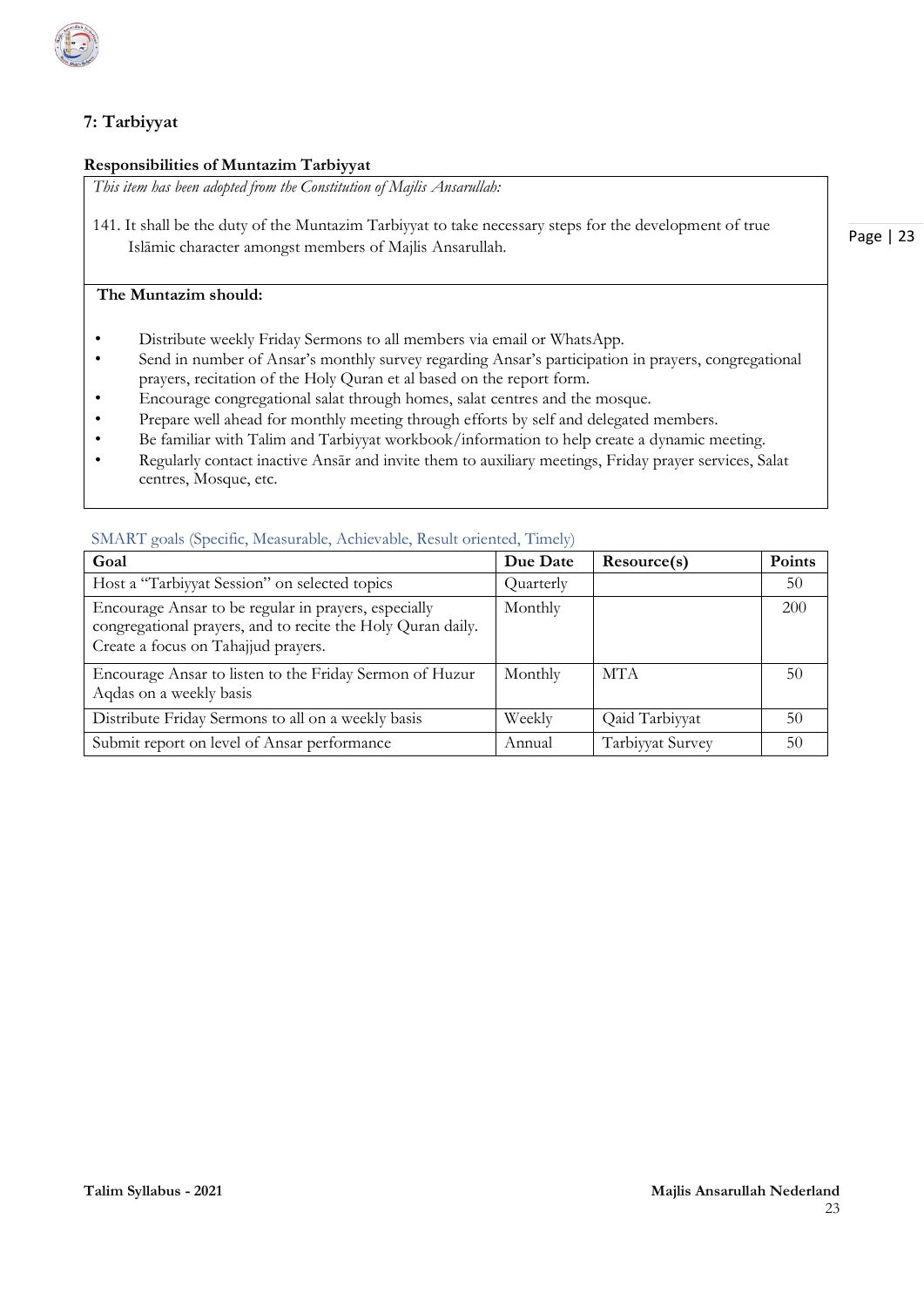

# **8: Tarbiyyat Nau Muba'i'in (Training of New Members)**

#### **Responsibilities of Muntazim Tarbiyyat Nau Muba'i'in:**

| Items in this box have been adopted from the Constitution of Majlis Ansarullah:                                                                     |     |
|-----------------------------------------------------------------------------------------------------------------------------------------------------|-----|
| 160. Muntazim Tarbiyyat Nau Muba'i'in shall try to maintain a strong liaison with New Members and try to<br>make them an active part of the Jamaat. | Pag |
| 161. He shall see that new convert Ansar are enrolled as members and try that they fully become<br>part of the Ansarullah organization.             |     |
| NOTE: Nau Muba'i'in (New Members) are defined as those brothers who have performed the initiation in<br>the preceding three years.                  |     |
| The Muntazim should:                                                                                                                                |     |
| Build a brotherly relationship with new members.<br>٠                                                                                               |     |
| Facilitate integration of new member into the Majlis<br>$\bullet$                                                                                   |     |
| Update Tajnid/contact information of new members<br>٠                                                                                               |     |
| Evaluate new member's progress on an on-going basis against "Onboarding Plan" (see next page)<br>$\bullet$                                          |     |
| Regularly provide data about new member's training needs to Qaid                                                                                    |     |
| Identify and remove obstacles for new members to attend regional and national events<br>٠                                                           |     |
| Suggest/prepare new members to visit the Netherlands and UK Jalsa Salana                                                                            |     |

#### SMART goals (Specific, Measurable, Achievable, Result oriented, Timely)

| <b>Local Goal</b>                       | Due Date | Resource(s) | <b>Points</b> |
|-----------------------------------------|----------|-------------|---------------|
| Personally, meet, invite and facilitate | Monthly  |             | 100           |
| each new member's attendance at         |          |             |               |
| local Ansār meetings, National Ijtema   |          |             |               |
| and Jalsas                              |          |             |               |

ge | 24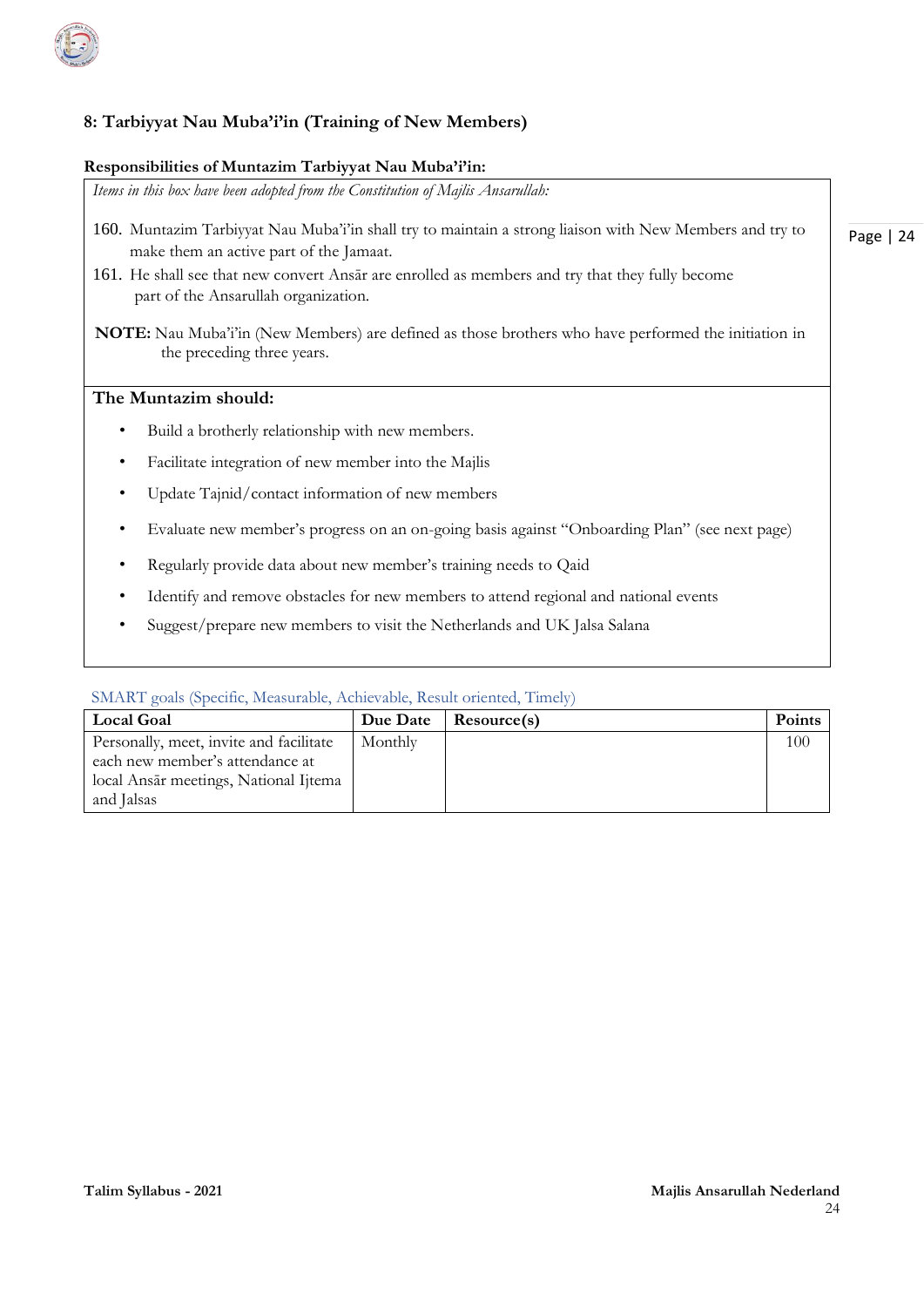

# **Three-year Targets for Nau Muba'i'in**

- Learned full Salat in English and/or Arabic
- Finished Qaida (Yassarnal Quran)
- Full participation in Chanda
- Regular participation at Jummah and/or Majlis Ansarullah events
- Have attended at least one National Majlis Ansarullah Ijtema

#### **What Muntazimeen Tarbiyyat Nau Muba'i'in or Zuama should do to assist Nau Muba'i'in:**

- 1. Provide new members / Nau Muba'i'in:
	- a. Welcome to Ahmadiyyat, True Islam by Dr. Karimullah Zirvi or associated books covering Introduction to Ahmadiyyat in Dutch.
	- b. Prayer cap
	- c. Prayer mat
- 2. Pair each new member with a Nasir (preferably with the one who had introduced him to Ahmadiyyat). Provide names of each pair to Qaid.
- 3. Ensure that new members are receiving newsletters and magazines from the Centre.
- 4. Give new members a tour of Jamaat's websites and show them how to:
	- a. Access online periodicals, books, and bookstore.
	- b. Browse Ansār website www.ansarullah.nl
- 5. Encourage new member to attend local, regional, and national events.
- 6. Inform about Jama'at Financial Donation System
- 7. Ensure that the new member has access to Talimul Qur'ān classes (local and/or on-line) Proper arrangements should be made to ensure Talimul Qur'ān needs of the new member are met. Conduct regular follow-ups.
- 8. Encourage new members to attend Nau Muba'i'in Event organized by Majlis Ansarullah.
- 9. Encourage new members to develop strong affiliation with Jamaat and Hadrat Khalifatul Masih (e.g., letter writing, attend Jalsa Salana Netherlands and UK, etc.)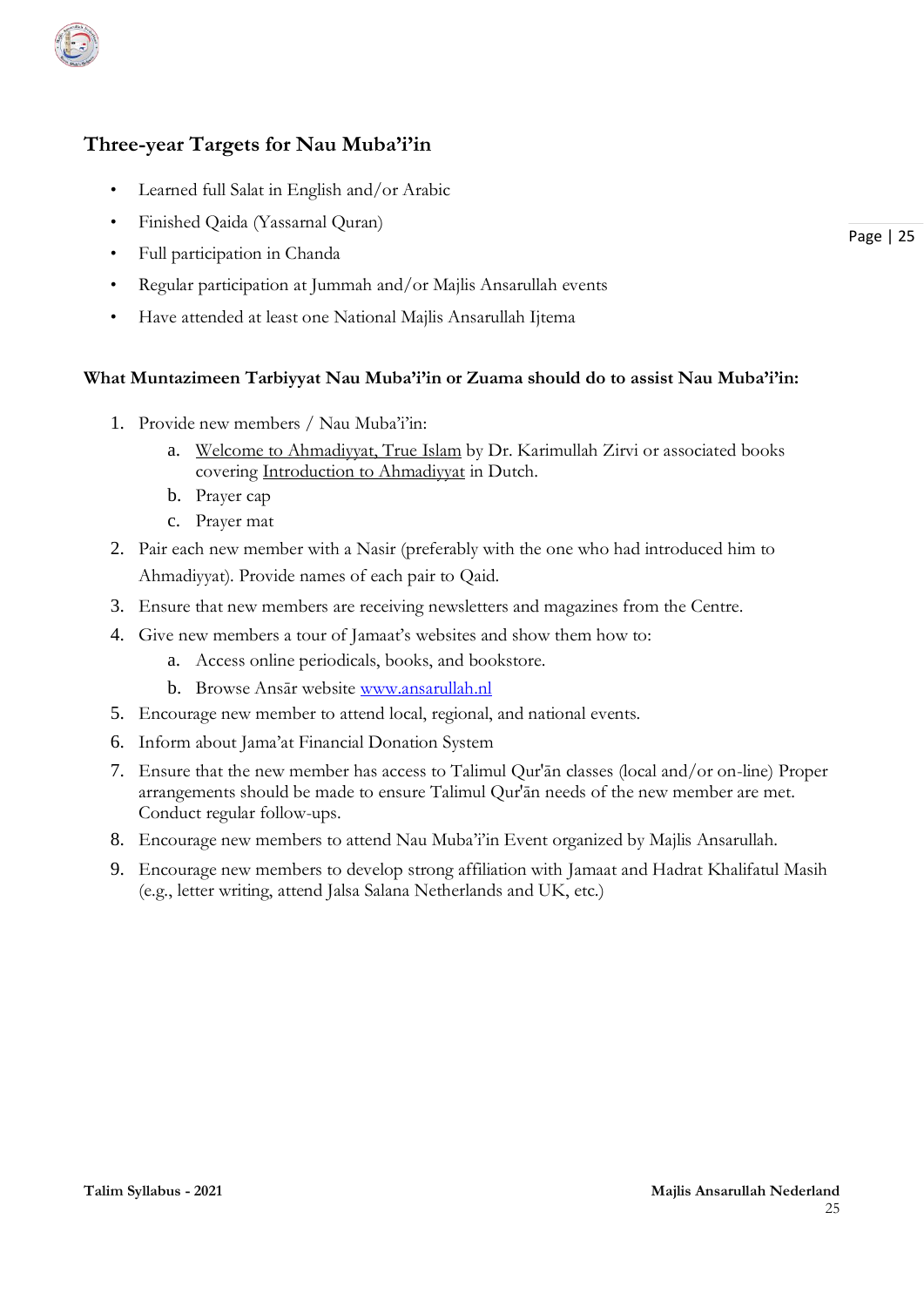

## **9: Tehrik e Jadid**

#### **Responsibilities of Muntazim Tehrik e Jadid**

*This item has been adopted from the Constitution of Majlis Ansarullah:* 

153. Muntazim Tehrik Jadid shall motivate members of Majlis Ansarullah to participate in the financial sacrifices of Tehrik e Jadid. He shall also make the Demands of Tehrik e Jadid known to all the members.

#### **The Muntazim should:**

- Assist Jamaat's Tehrik e Jadid Secretary with the collection of the pledges.
- All pledges should be sent to the centre by end of March.
- All Ansār should be followed-up in August and September to ensure collection targets are on schedule. Members could be reminded through meetings, phone calls, E-mails or by paying them a personal visit.
- The sacrifices of Daftar Awwal (First Register: November 1934 October 1944) need to be re-activated. Ansār whose parents or grandparents participated in this scheme during Daftar Awwal should continue to make contributions on their behalf to keep this as *Sadqa Jariah* (Sadqa that continues). Find Ansār members whose elders participated in this blessed register and appeal them to contribute on behalf of their elders.
- Make special efforts to increase participation of non-Chanda paying members.
- Regular Chanda paying members should be encouraged to increase their contribution to Tehrik e Jadid to  $1/5<sup>th</sup>$  of one month's income payable in one year. For example, if one month's take home income is  $\epsilon 1,000$  then  $\epsilon 200$  should be paid for Tehrik e Jadid in one year.
- Request Ansār to encourage their family members to participate in this blessed scheme.

SMART goals (Specific, Measurable, Achievable, Result oriented, Timely)

| Goal                                                                  | Due Date | Resource(s) | <b>Points</b> |
|-----------------------------------------------------------------------|----------|-------------|---------------|
| 95% participation from Majlis                                         | Oct.31st |             | 5(            |
| Promises collected and sent to National Qaid   March 31 <sup>st</sup> |          |             |               |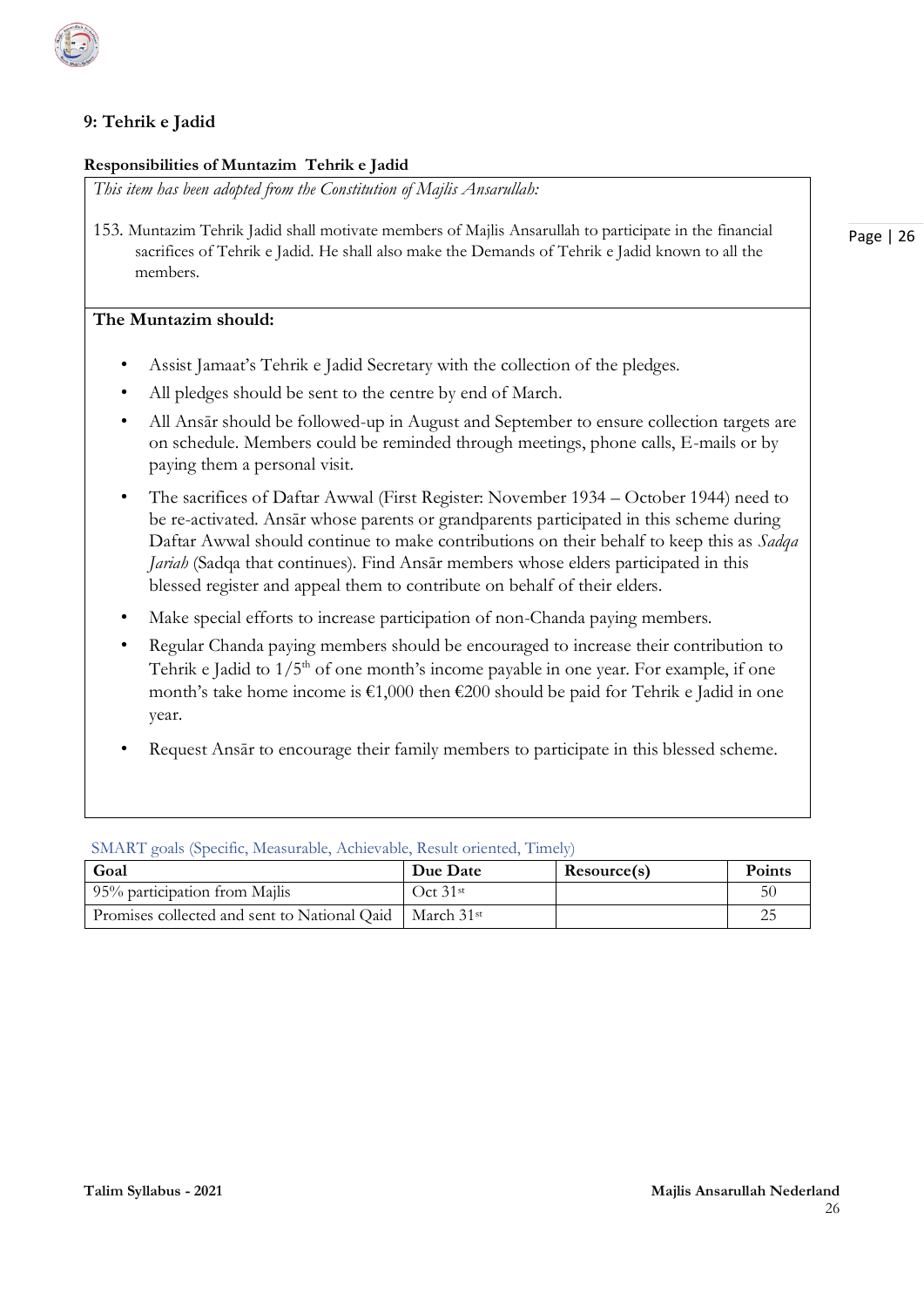

#### **Tehrik e Jadid Year**

The Tehrik e Jadid year begins on November 1 and ends on October 31.

#### **Demands of Tehrik e Jadid**

- 1. Lead a simple life.
- 2. Participate in spreading the message of Islam worldwide.
- 3. Dedicate leave periods for the service of Jamaat.
- 4. Members to dedicate their lives to serve Islam.
- 5. Dedicate during seasonal vacation, periods for the service of Jamaat.
- 6. Offer your children for lifetime Waqf.
- 7. Pensioners/Retired people to offer themselves for service of Jamaat.
- 8. Dedicate part of your income and property.
- 9. Influential and learned Ahmadis should give lectures.
- 10. Prepare rebuttal of adverse propaganda.
- 11. Seek advice from the Jamaat when deciding about higher education and future of your children.
- 12. Develop the habit of working with your own hands (instead of depending upon others).
- 13. Jobless persons should not hesitate to take up even petty jobs.
- 14. Promote Islāmic culture.
- 15. Promote honesty in the society.
- 16. Keep the paths clean.
- 17. Protect women's rights.
- 18. If possible, members may build houses in Qadian.
- 19. Offer special prayers in order to succeed in these undertakings

#### **Tehrik e Jadid Registers**

Khulafa Ahmadiyyat have launched new registers of Tehrik e Jadid at various time intervals (mostly 20 years) since its inception. Register periods are detailed below:

| Register<br>Number | Description       | Timeframe (Years)              |
|--------------------|-------------------|--------------------------------|
|                    | Awwal (First)     | November $1934 - October 1944$ |
| 2                  | Dom (Second)      | November 1944 – October 1964   |
| 3                  | Soam (Third)      | November 1964 – October 1984   |
| 4                  | Chaharam (Fourth) | November $1984 - October$ 2005 |
| 5                  | Punjam (Fifth)    | November $2005 -$ to date      |

Hadrat Khalifatul-Masih V (May Allah be his helper) initiated Daftar Punjam (Fifth Register) in 2005. All children born after October 2005 and members joining Jamaat after October 2005 are in this Register.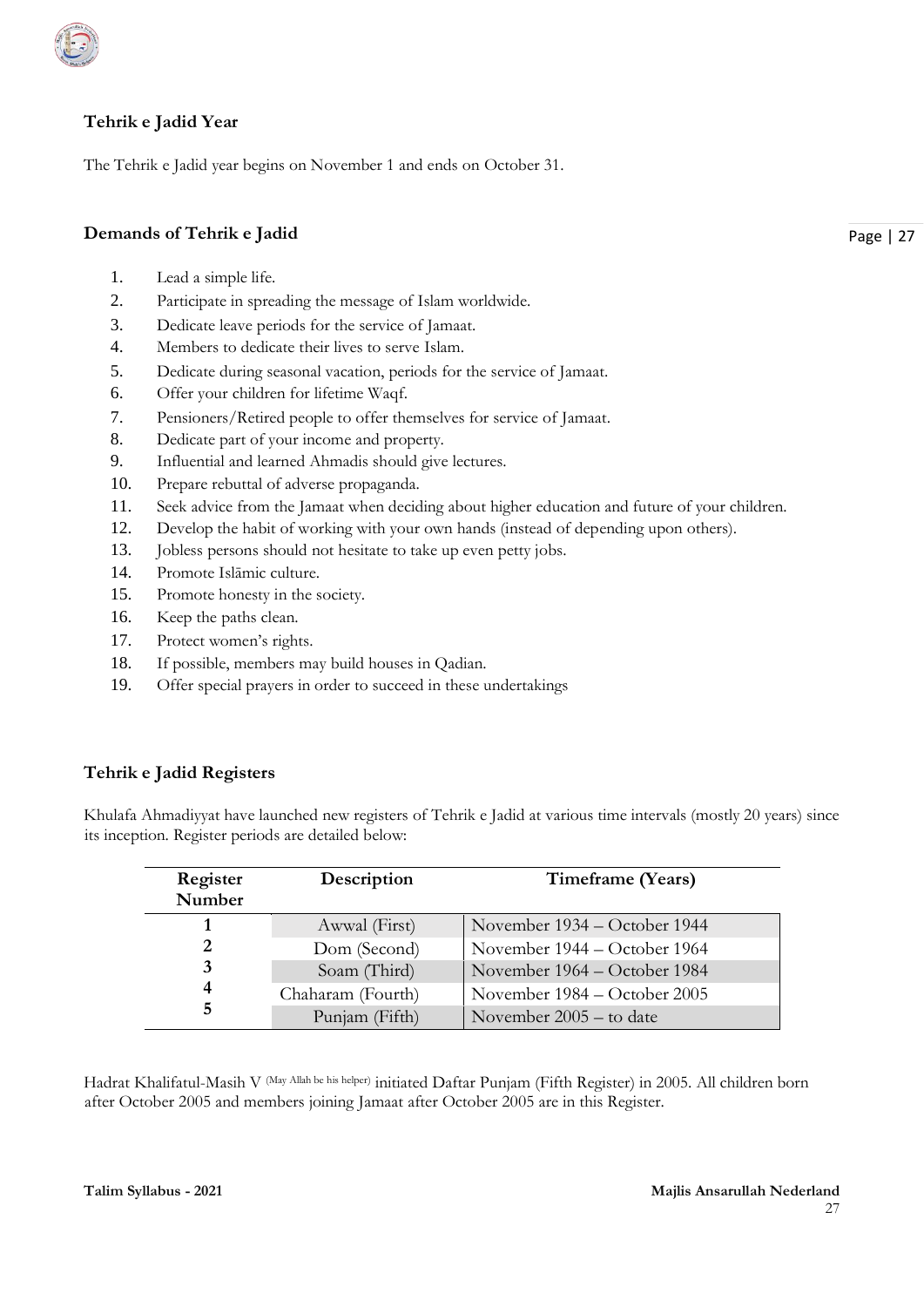

#### **10: Waqf Jadid**

#### **Responsibilities of Muntazim Finance**

*Items in this box have been adopted from the Constitution of Majlis Ansarullah:* 

152. Muntazim Waqf Jadid shall motivate members of Majlis Ansarullah to participate in the financial sacrifices and other programs of Waqf Jadid.

#### **The Muntazim should:**

- Assist Jamaat Secretary Waqf-e-Jadid with collecting pledges from Ansār.
- Remind Ansār of their pledges and collection in every meeting.
- All Ansār should be followed-up throughout the year to ensure collection targets are on schedule. Members could be reminded through meetings, phone calls, e-mails or by paying them a personal visit.
- Educate Ansār of the importance of blessed Waqf-e-Jadid scheme.
- Educate Ansar to encourage their family members also participate in Waqf-e-Jadid scheme
- Encourage more Ansar to participate in the blessed scheme (Waqf-e-Jadid) especially the non-paying members.
- Encourage Ansār to pay monthly or pay off pledges early

#### SMART goals (Specific, Measurable, Achievable, Result oriented, Timely)

| Goal                                            | Due Date    | Resource(s) | <b>Points</b> |
|-------------------------------------------------|-------------|-------------|---------------|
| 95% participation from Majlis                   | Dec. $31st$ |             | 50            |
| Promises collected and sent to<br>National Qaid | April 30th  |             | 25            |
|                                                 |             |             |               |

#### **Waqf-e-Jadid Year**

Waqf Jadid year begins on January 1<sup>st</sup> and ends on December 31<sup>st</sup>.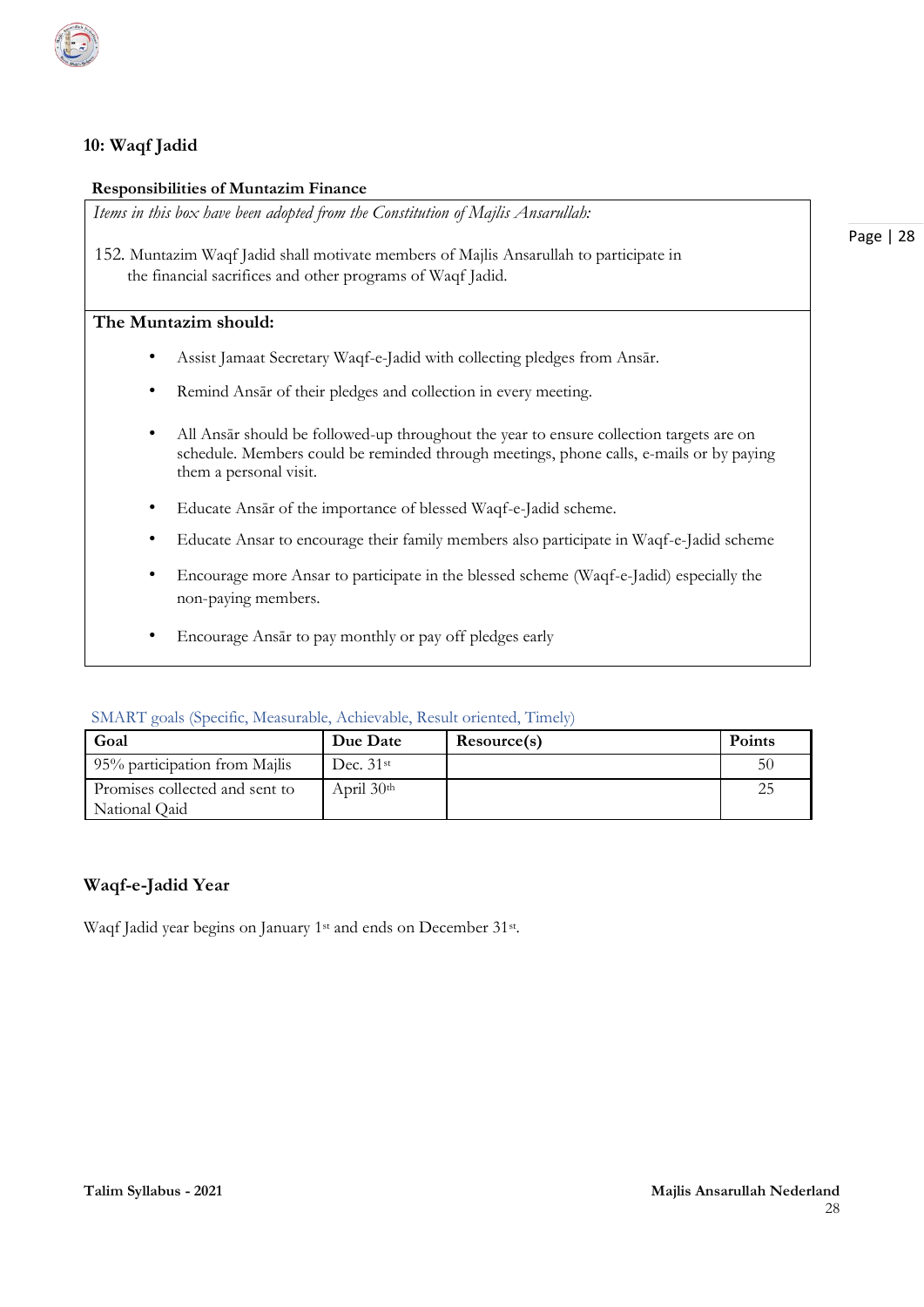

#### **11: Ishaat - Publications**

#### **Responsibilities of Muntazim Publications**

Items in this box have been adopted from the Constitution of Majlis Ansārullāh:

- 156. Muntazim Publications shall try to … motivate members to contribute articles to [Ansār newsletters and monthly Ansarullah]
- 157. He shall assist Qaid Publications with the sale and distribution of books and literature, as and when required.

#### **Expectations:**

- 1. Ensure that Ansar in his Majlis are receiving the e-newsletter, print newsletter, and *Ansarullah* regularly. If a Nasir is not receiving either, verify with Qaid Tajnid that his address is listed correctly in Ansar Tajnid.
- 2. Identify potential writers and encourage them to write for Ansar newsletters and *Ansarullah*, including accounts about how they accepted Ahmadiyyat.
- 3. Send brief reports of significant local and regional activities and news about Ansar achievements, illness, demise, etc. to Qaid Publications.

#### SMART goals (Specific, Measurable, Achievable, Result oriented, Timely)

| <b>Local Goals</b>                                                                      | Due Date  | Resource(s) | <b>Points</b> |
|-----------------------------------------------------------------------------------------|-----------|-------------|---------------|
| Publish local newsletter, electronically or paper based,<br>and distribute to all Ansar | Quarterly |             | 50            |
| Forward reports and articles to Markaz for publication<br>online or in magazines.       | Monthly   |             | 50            |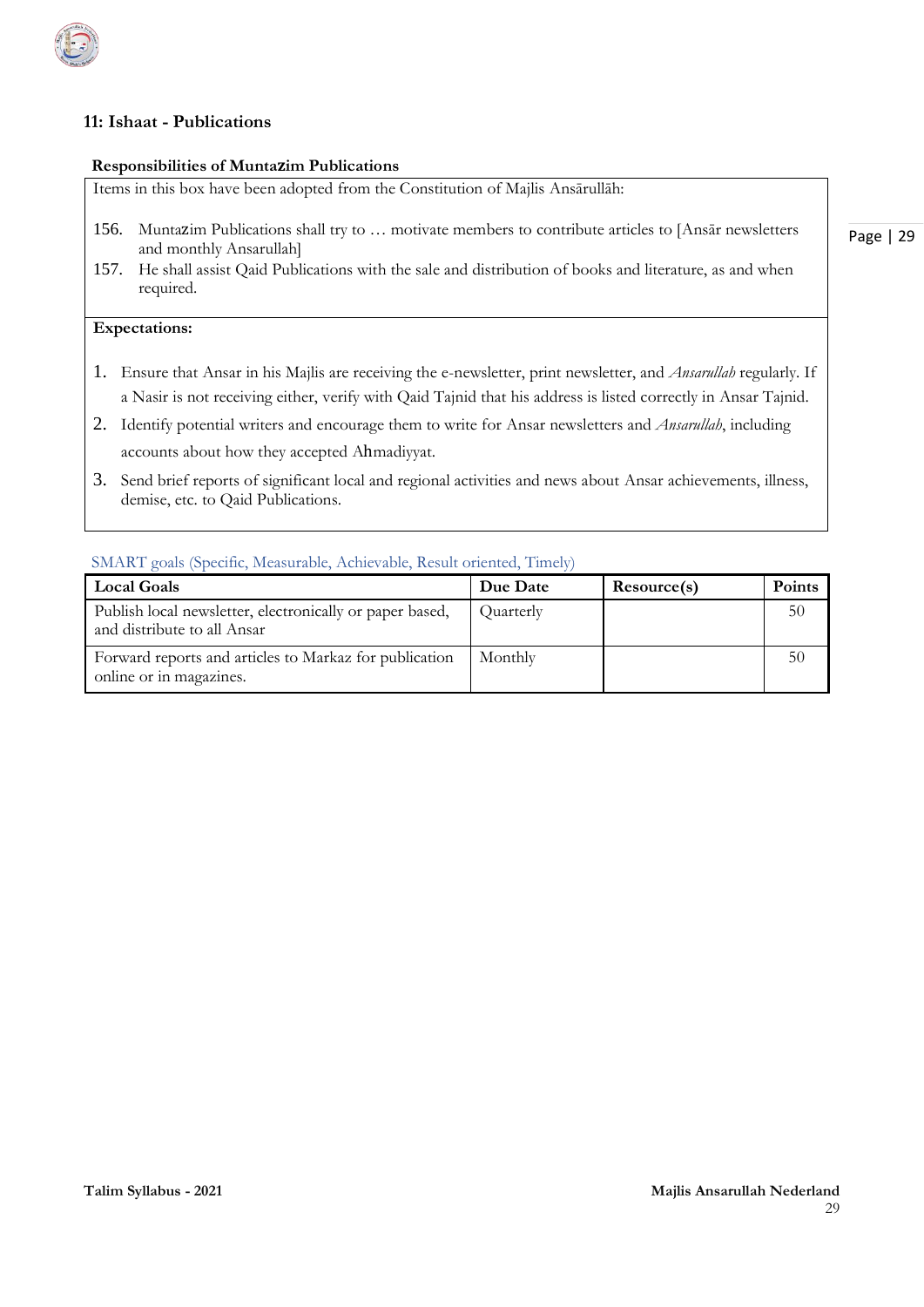

### **12: Dhahanat wa Sehate Jismani (Health)**

#### **Responsibilities of Muntazim Health**

*Items in this box have been adopted from the Constitution of Majlis Ansarullah:*

151. Muntazim Dhahanat Wa Sehate Jismani shall chalk out programmes for maintaining intellectual and physical page | 30 health of members.

#### **Departmental Goals and Responsibilities**

- Provide educational material for discussion in monthly meetings
- Arrange health booths / first aid stations during National Ijtema
- Screening programs during National Ijtema
- Health related presentations during National Ijtema
- Promote, assist and coordinate efforts for Ansār to adopt healthy lifestyle including exercise, nutrition and use of health services
- Arrange coordinate, supervise and host sports at national Ijtema
- Coordinate and join local or national events organized by Jama'at or Humanity First etc.

#### **The Muntazim should:**

- Arrange Health Presentations in local monthly meetings, encourage Ansar to lead a healthy lifestyle.
- Organize sports events for Ansar locally.
- Encourage Ansar to join the National Foreign Trip

#### SMART goals (Specific, Measurable, Achievable, Result oriented, Timely)

| Goal                                                      | Due Date  | Resource(s)     | <b>Points</b> |
|-----------------------------------------------------------|-----------|-----------------|---------------|
| Strive to get members to exercise at least 3 times a week | Monthly   |                 | 100           |
| Organise "Healthy Living" Sessions                        | Quarterly | General Meeting | 100           |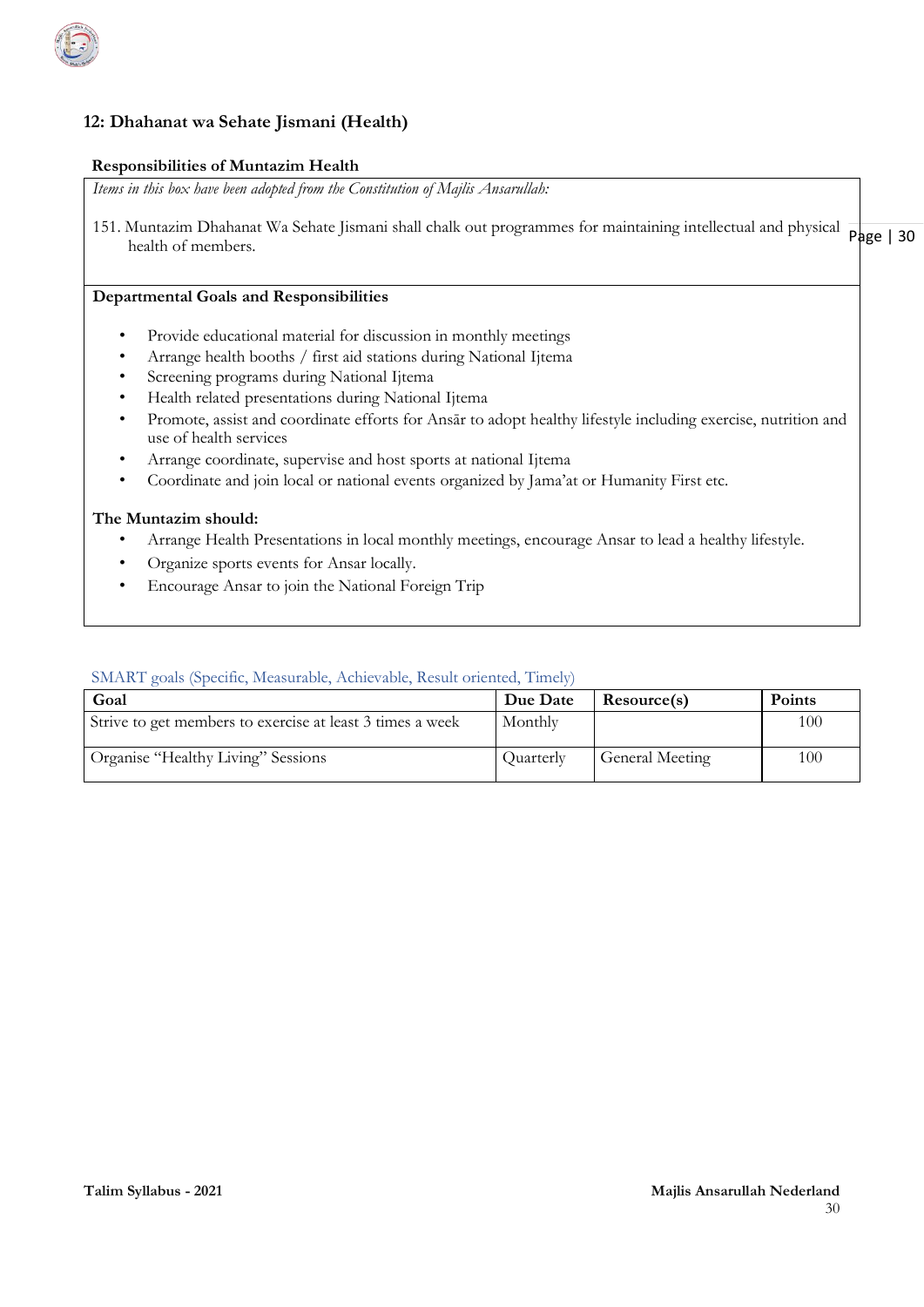#### **13: Ithar – Service to Humanity**

#### **Responsibilities of Muntazim Ithar**

*Items in this box have been adopted from the Constitution of Majlis Ansarullah:*

148. Muntazim Ithar shall chalk out programs in order to sympathize with Allah's creatures, to serve them and to work for their welfare and shall ask all the Majalis to act upon these programs.

#### **Expectations:**

- 1. Service to humanity: Identify needs in your local area and partner with organizations (if needed) to provide service to humanity.
- 2. The program should be focused to the local area and/or to an incident that would help the local community. These can include.
	- a. Visits to hospitals
	- b. Visits to old people homes, especially on vacations such as Christmas.
	- c. Delivering groceries and other items to elderly neighbours
	- d. Participate in Street Cleaning Programs in the New Year
- 3. Report on activities

|  | SMART goals (Specific, Measurable, Achievable, Result oriented, Timely) |  |  |  |  |  |
|--|-------------------------------------------------------------------------|--|--|--|--|--|
|--|-------------------------------------------------------------------------|--|--|--|--|--|

| <b>Local Goals</b>                                                                    | Due Date | Resource(s) | Points |
|---------------------------------------------------------------------------------------|----------|-------------|--------|
| Visit local schools, hospitals, old people care<br>homes etc.                         | Monthly  |             | 50     |
| Assist elderly Ahmadi brothers                                                        | Monthly  |             | 50     |
| Organise Waqar e Amal's                                                               | Monthly  |             | 50     |
| Assist Jamaat and other auxiliaries (Lajna,<br>Khuddam) at the events, or at weddings | Monthly  |             | 25     |
| Assist elderly neighbours for grocery<br>deliveries and other needed items.           | Monthly  |             | 75     |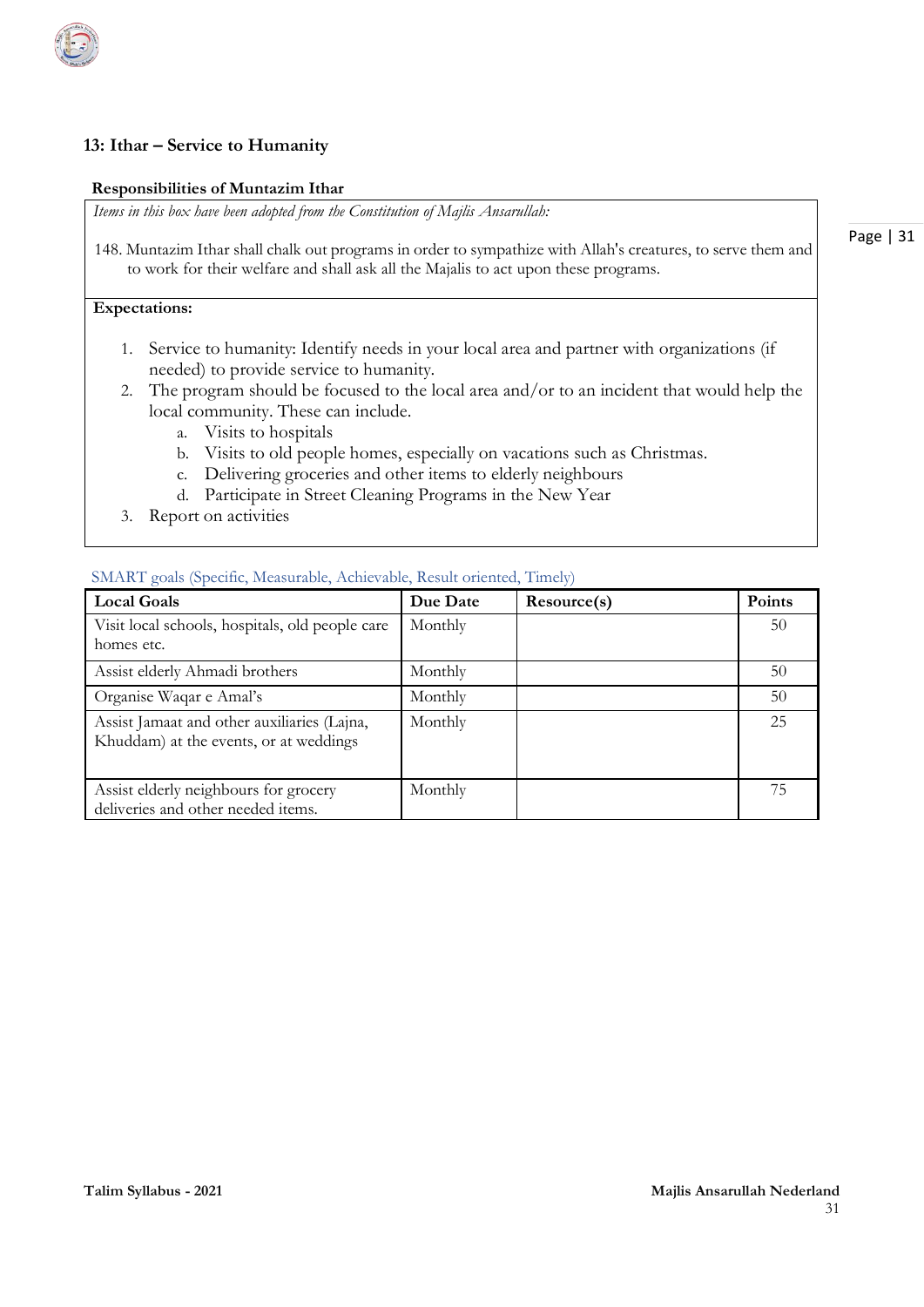

### **14: Tajnid**

#### **Responsibilities of Muntazim Membership (Tajnid)**

*Items in this box have been adopted from the Constitution of Majlis Ansarullah:* 

- 154. Muntazim Membership shall see that each Ahmadi who has attained the age of Ansarullah is included in the Membership (i.e., enrolment).
- 155. He shall see that complete enrolment is maintained and the system of Sa'iqin (i.e., group leaders) is established in local Majlis.

#### **The Muntazim should:**

- Maintain complete membership record of all Ansār in local Majlis.
- Maintain accurate contact information of all members (address, phone, email & profession). Changes should be recorded promptly and reported to Tajnid department
- Report membership changes in Zaim's monthly report.

#### SMART goals (Specific, Measurable, Achievable, Result oriented, Timely)

| <b>Local Goals</b>                               | Due Date      | Resource(s) | <b>Points</b> |
|--------------------------------------------------|---------------|-------------|---------------|
| Periodically verify 100% Ansar Tajnid            | $Q1:$ Mar 31  |             | <b>200</b>    |
| information and update centre ASAP for           | $Q2:$ June 30 |             |               |
| any changes in mailing address, phone            | $Q3:$ Sept 30 |             |               |
| number, email and other information              | Q4: Nov 30    |             |               |
| (points will be deducted for mail returns, email |               |             |               |
| and phone call rejections)                       |               |             |               |

#### **Membership Guidelines**

- Submit all membership changes to Qaid Tajnid
- Encourage Ansār to submit Tajnid changes directly by filling out the update form.
- Majalis will be periodically provided list of Ansar with invalid mailing address, email and phone numbers.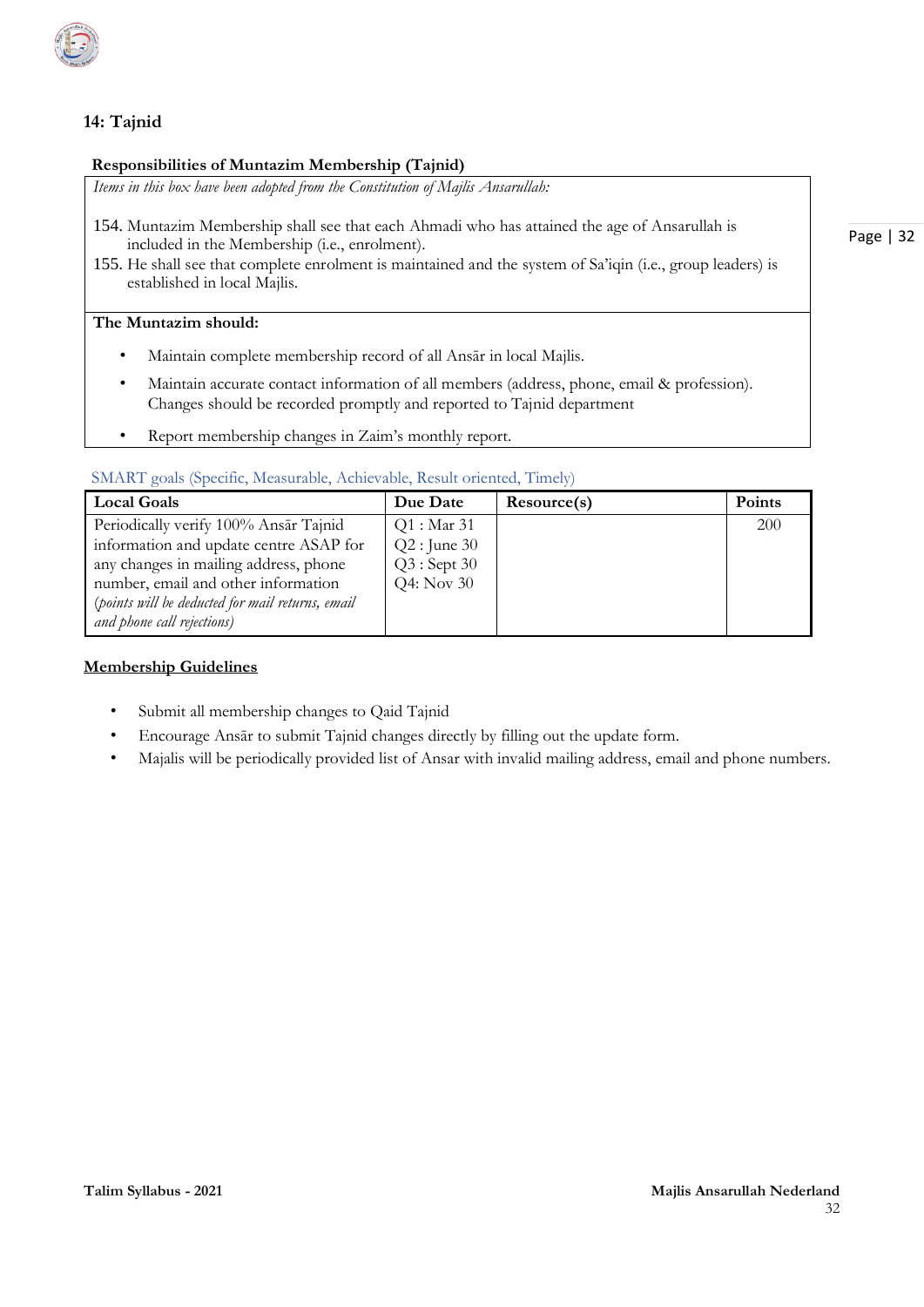

### **15: Local Auditor**

#### **Responsibilities of Local Auditor**

*This item has been adopted from the Constitution of Majlis Ansarullah:* 

162. Local Auditor shall assist National/Naib National Auditor in auditing Majalis accounts.

Page | 33

#### **Local Auditor should ensure that:**

- Finance department activities adhere to internal control procedures. This relates to the collection and recording of Chanda, depositing in Ansar bank account, management of expenses.
- Income and expense items in the financial statements including unusual variances to budget and prior years are reviewed.
- Proper approval/authorization for expenditure is in effect and properly documented.
- Reports prepared are accurate and inputs of data in computer system are done in a timely basis.

#### SMART goals (Specific, Measurable, Achievable, Result oriented, Timely)

| National Goal:         | Conduct Quarterly Audit of Income, Expenses, and Bank<br>Accounts |                      |        |  |
|------------------------|-------------------------------------------------------------------|----------------------|--------|--|
| <b>Local Goals</b>     | Due Date                                                          | Resource(s)          | Points |  |
| Quarterly Audit Report | Every Quarter                                                     | Quarterly Audit Form |        |  |

#### **Objectives**

- Income and expense budgets are prepared in accordance with established guidelines.
- Majlis has taken reasonable efforts to collect the income budget in a timely fashion.
- Receipts are issued in a timely manner for all Chanda collected.
- Chanda collected are deposited promptly.
- Reports prepared are accurate and submitted on time.
- Funds collected are deposited into bank account or sent to Qaid Mal as per Qaid Mal's instructions.
- All of the following documents are reconciled to each other properly:
	- i) Total amount of receipts issued
	- ii) Bank deposit slip
	- iii) Report submitted online to Qaid Mal
- All expenses are in line with the approved budget, are reasonable, properly approved, and supported by the supporting documents (receipts, contracts etc).
- Make audit objectives clear to the Majlis and understand their local obstacles/problems.
- Determine if approved income and expense budgets are reasonable.
- Determine if expenses are reasonable and will genuinely cover all the activities of the chapter.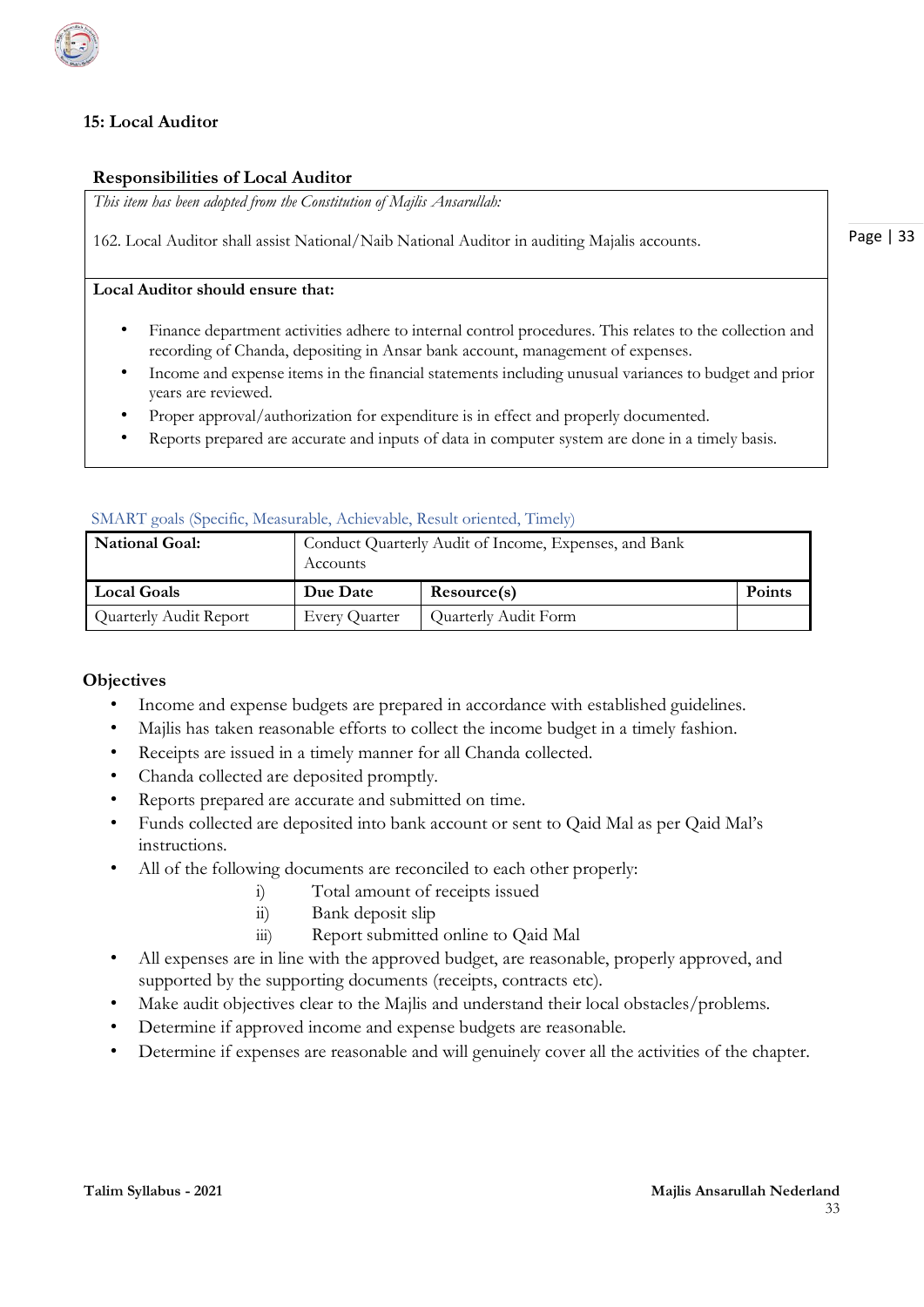

The Audit Period is from January 1, 2021 to the ending of the month prior to the audit. Every Majlis will be required to submit quarterly audit report form included in the handbook. Randomly selected sample months (2 or 3 months) would be selected for audit.

- 1. Review finance department's activities to ensure adherence to internal control procedures. This relates to all financial transactions. For example, collection of dues, management of expenses, and proper maintenance of receipts books.
- 2. Review income and expense items in the financial statements including unusual variances to budget and prior years.
- 3. Ascertain that proper approval for authorization for expenditure is in effect and properly documented.
- 4. Review accuracy and timely input of data in computer system.

#### **Planned Activities - 2021**

- Record-keeping and audit methodology training for local auditors as needed.
- Individual Majalis in person audit (if warranted) will be determined after Qaid Maal closes out Majlis's account for 2021.